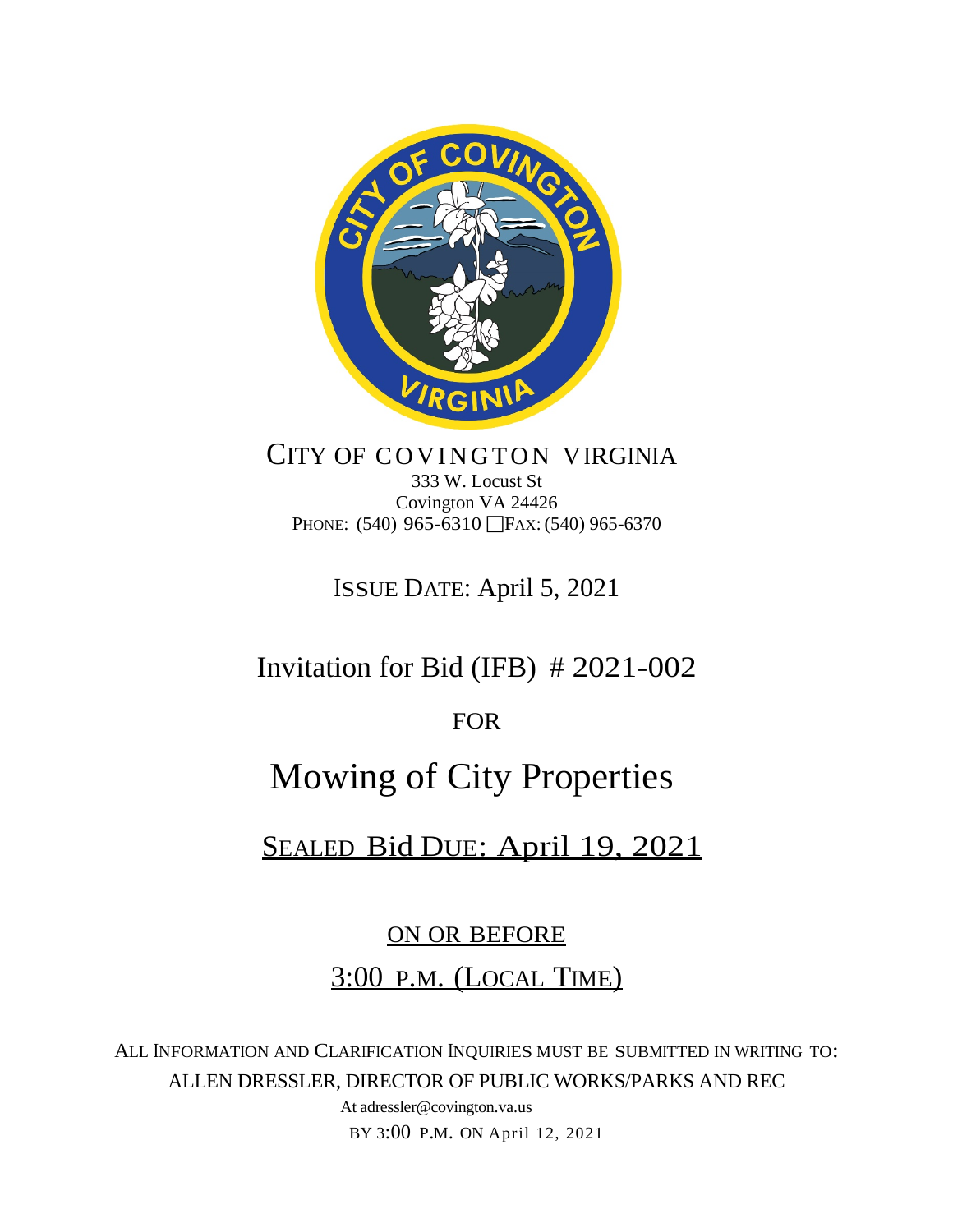# Invitation for Bid (IFB) #2021-002 CONSISTS OF THE FOLLOWING:

| Ι.   |  |  |
|------|--|--|
| П.   |  |  |
| Ш.   |  |  |
| IV.  |  |  |
| V.   |  |  |
| VI.  |  |  |
| VII. |  |  |
|      |  |  |
|      |  |  |
|      |  |  |
|      |  |  |
|      |  |  |

#### EACH OFFEROR SHOULD CAREFULLY READ AND REVIEW ALL DOCUMENTS.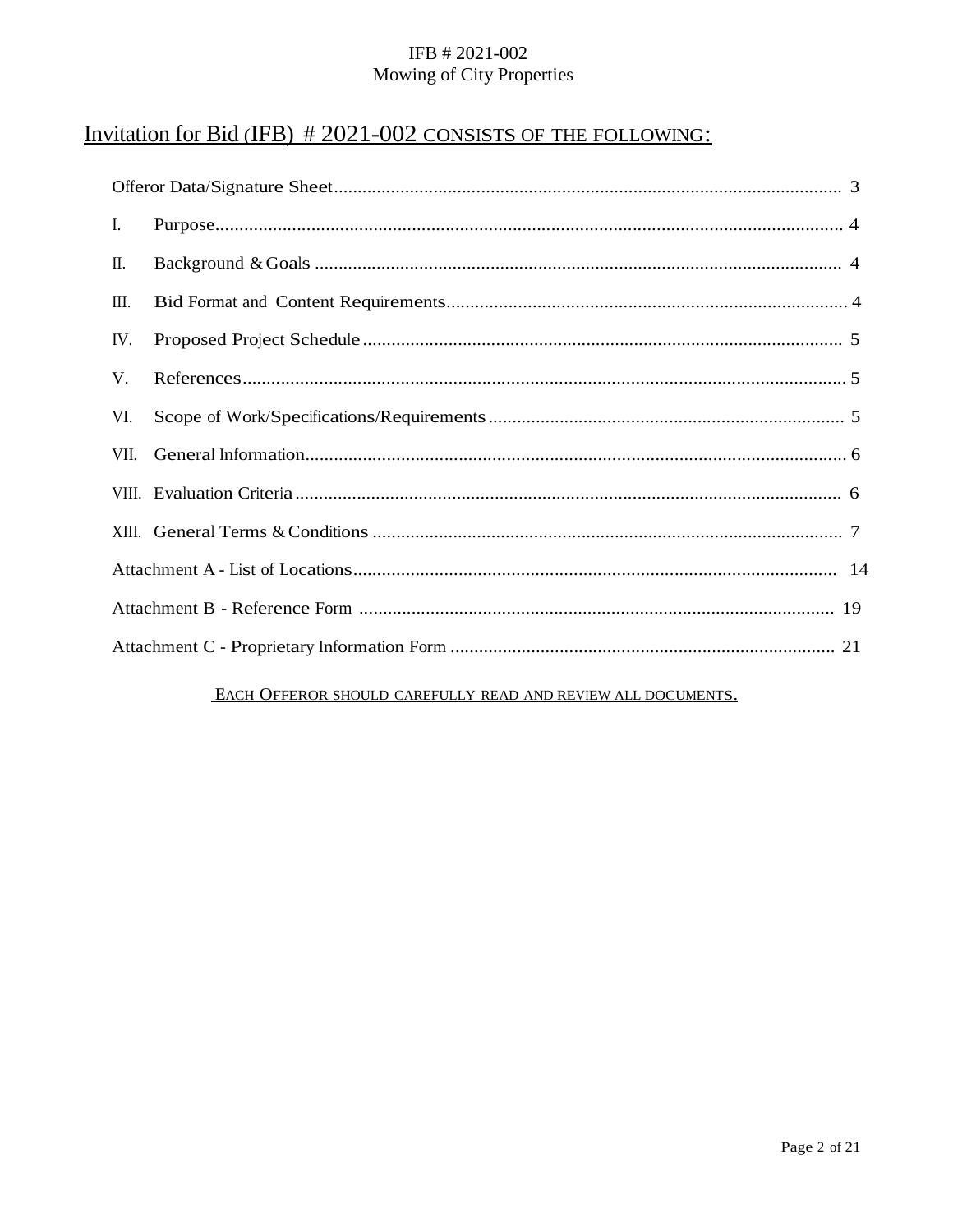The City of Covington, Virginia, is requesting sealed bids from qualified Offerors for city-wide mowing services, which includes, but not limited to, mowing of all grass, including banks, trimming, and clearing of all sidewalks, parking lots, and road ways.

All questions must be submitted by 3:00 p.m. April 12, 2021 to Allen Dressler via email adressler@covington.va.us. If necessary, an addendum will be issued and posted on eVA. Any such addenda shall become a part of the solicitation documents, must be addressed in the bid, if applicable, and shall become part of the Contract Document. The City accepts no liability for late or non-receipt of addenda.

Bids shall be received by the City of Covington, Central Accounting Department, attention David Bryant, 333 W. Locust Street, Covington, and VA 24426 by 3:00 pm. April 19, 2021. Offerors shall submit one (1) original, and three (3) copies in a sealed envelope clearly marked on the outside with the company's name and <u>Dept. - IFB # 2021-002 – Mowing of City Properties</u>". Any bids received after the mentioned time and date will not be considered.

Faxed or emailed bids will not be accepted.

As this is an Invitation for Bid, no information regarding the identity of either the Offerors or the contents will be released until after the negotiation process. Once an award has been made, all bids will become public information. If your bid contains proprietary information, please make note of such on the form attached (Attachment C - Proprietary Information Form).

The City reserves the right to cancel this IFB and/or reject any or all bids and to waive any informalities or irregularities in any bid.

This section must be completed by the Offerors and must be returned with the bid. In compliance with this Invitation for Bid and to all the terms and conditions imposed herein and hereby incorporated by reference, the undersigned offers and agrees to furnish the services and/or items in accordance with the attached signed bid or as mutually agreed upon by subsequent negotiation.

#### OFFEROR DATA/SIGNATURE SHEET

| ELOID I VAME AT DI IDDI DOO.                                 |                    |
|--------------------------------------------------------------|--------------------|
|                                                              | DATE:              |
|                                                              |                    |
|                                                              | BY:                |
|                                                              | NAME:              |
|                                                              | (SIGNATURE IN INK) |
| <b>ZIP CODE:</b>                                             | TITLE:             |
| PHONE: (                                                     | $FAX:$ (           |
| E-MAIL:                                                      |                    |
| <b>BUSINESS LICENSE#:</b>                                    |                    |
| VIRGINIA STATE CORPORATION COMMISSION IDENTIFICATION NUMBER: |                    |

LEGAL NAME AND ADDRESS: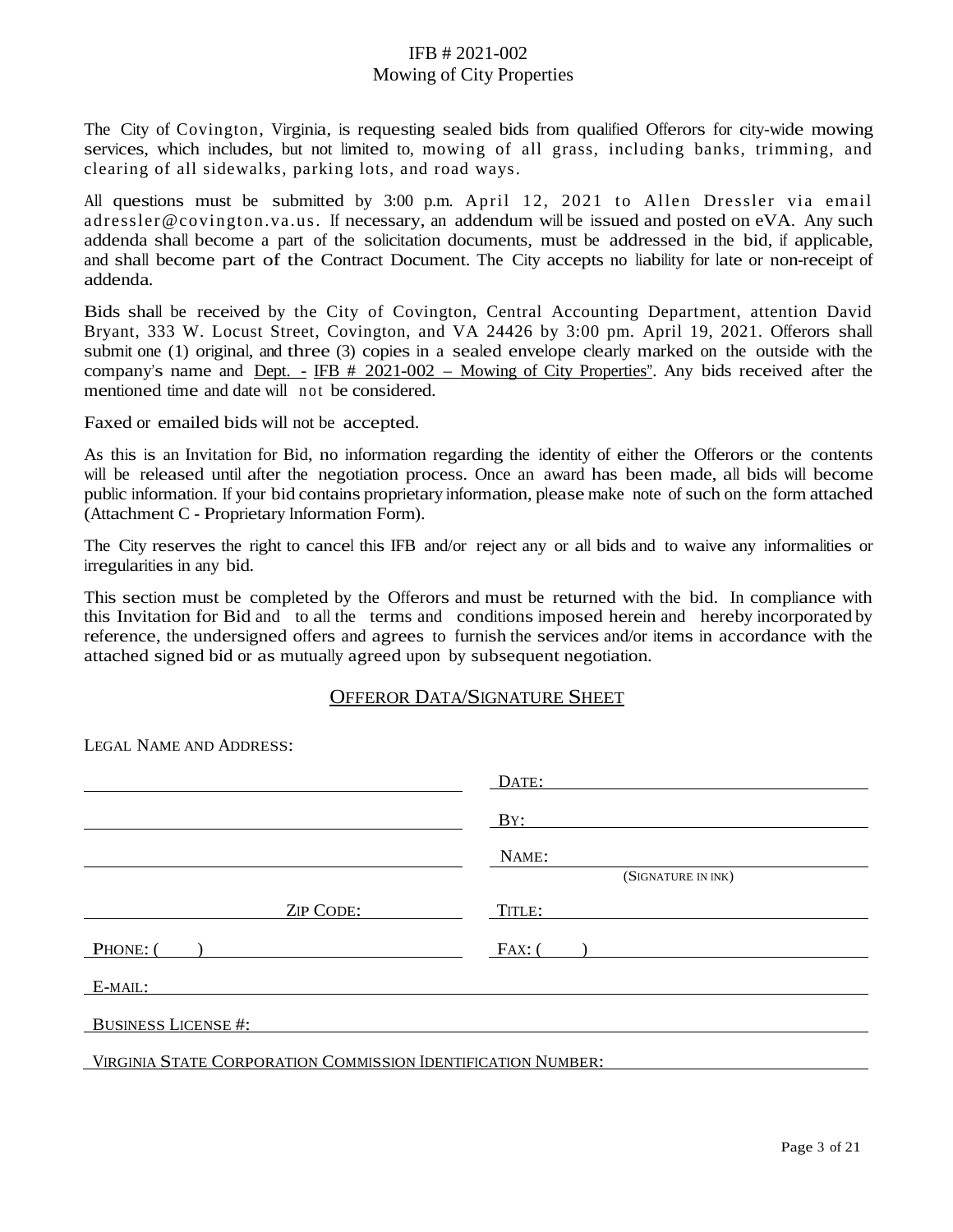#### I. PURPOSE

The City of Covington, Virginia (City) is issuing this Invitation for Bid (IFB) to solicit sealed bids from qualified sources for mowing of city properties at various City owned locations that includes, but not limited to, trimming, clearing of sidewalks, parking lots, and roadways.

Offerors are advised that the City reserves the right to award multiple Contracts, as well as, the right to add, modify or remove similar, related services to/from any resulting Contract, as it may deem necessary and appropriate, on an as needed basis.

It isthe intention of the City to award one (1) or more Contracts (per location) for an initial one (1) year period with the option to renew an additional three (3) one-year periods upon mutual agreement.

#### II. BACKGROUND & GOALS

The City of Covington takes great pride in the beatification of our city. Since the visibility and high profile exposure of these areas bring to our community, the resulting contract will reflect the attention to detail that will be required for the mowing services. While a basic mowing program which will apply to all listed turf areas will be developed by the City of Covington Public Works, the resulting contract will also specify attention to detail that will present the best possible image for the City of Covington.

The purpose of this request is for the City of Covington Public Works Department and the Successful Offeror to work closely together, to present a nice image of ground maintenance throughout the City. This will include not only a presentable appearance of mowing, but also clean areas of the job site around the City Properties.

#### III. BID FORMAT AND CONTENT REQUIREMENTS

- A. Bid must be submitted on  $8-1/2$ " x 11" paper. Bids are to be prepared simply and concisely. Elaborate artwork, expensive paper, visual, and other presentation aids are not required.
- B. Each copy of the bid must be organized in the sequence and format described and outlined below using TABS as indicated:

| Tab 1 | Offeror Data/Signature Sheet; Reference Form; Notice of Proprietary<br>Information Form |
|-------|-----------------------------------------------------------------------------------------|
| Tab 2 | <b>High Profile Locations</b>                                                           |
| Tab 3 | <b>Medium Profile Locations</b>                                                         |
| Tab 4 | <b>Low Profile Locations</b>                                                            |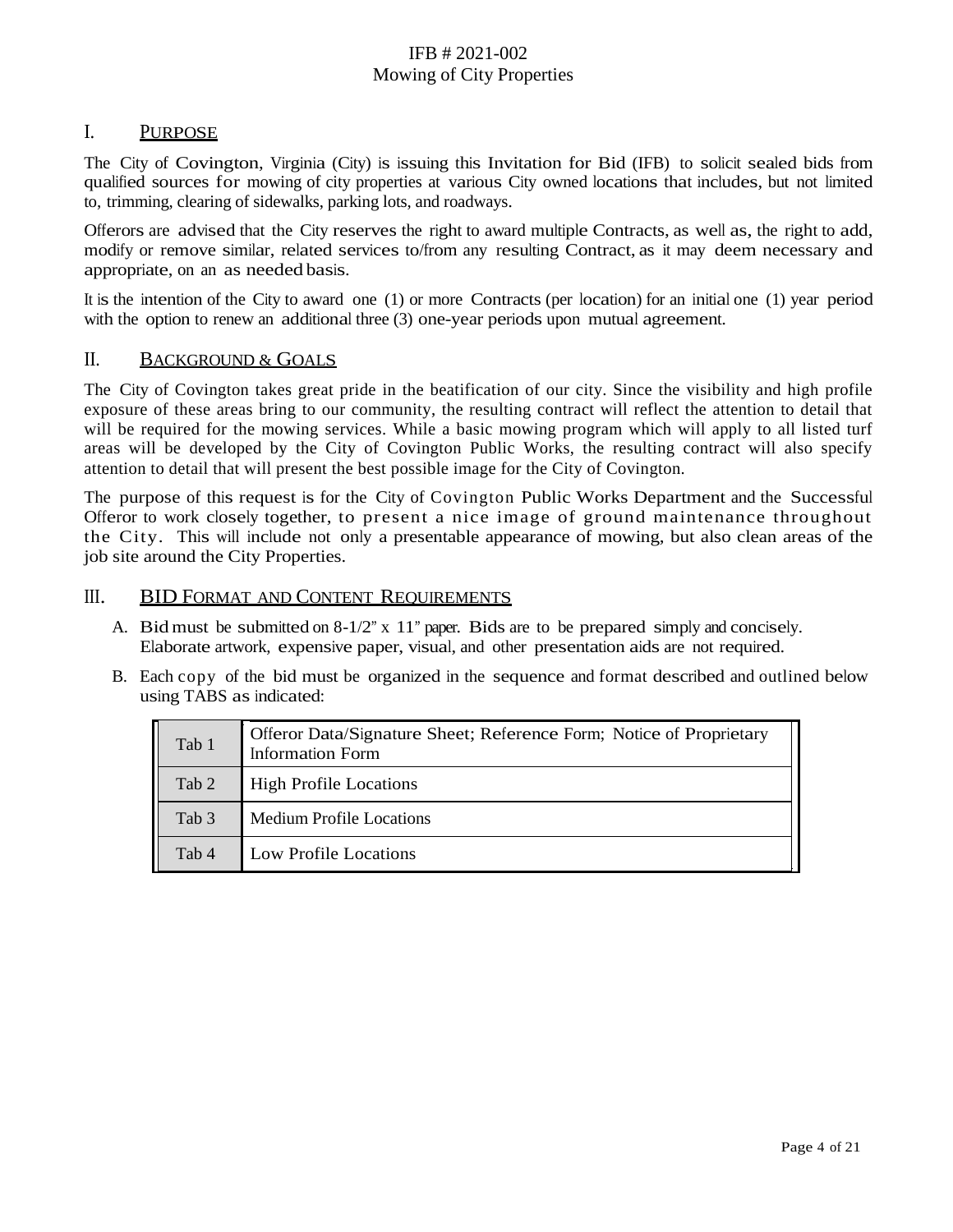#### IV. PROPOSED PROJECT SCHEDULE

| Activity                                          | Date                               |
|---------------------------------------------------|------------------------------------|
| Release IFB                                       | April 5, 2021                      |
| Deadline for submission of questions $-3:00$ p.m. | April 12, 2021                     |
| Deadline for submission of bids $-3:00$ p.m.      | April 19, 2021                     |
| Evaluation of bids                                | April 20, 2021                     |
| Selection Process -                               | April 20, 2021                     |
| Finalist Interviews, if needed                    | April 20, 2021                     |
| Award(s) of Contract(s)                           | April 23, 2021                     |
| Effective date of Contract(s)                     | April 26, 2021 – December 21, 2021 |

The City of Covington reserves the right to modify the proposed project schedule as it deems in the best interest of the City.

#### V. REFERENCES

All Offerors shall include a list of five (5) references who could attest to the Offeror's mowing experiences and services on similar projects. Include names, contact persons, and phone numbers, email addresses, and other information required for all references on the sheet provided (Attachment C - Reference Form).

References may or may not be reviewed or contacted at the discretion of the City. Typically, only references of the top ranked, short listed Offeror or Offerors are contacted. The City reserves the right to contact references other than, and/or in addition to, those furnished by an Offeror.

#### VI. SCOPE OF WORK/SPECIFICATIONS/REQUIREMENTS

#### A. Objective

The City of Covington strives to be a steward for the safety of our Successful Offeror and Citizens as they pass through the respective job sites. It is expected that the Successful Offeror will follow all local, state, and federal laws and regulations regarding to the wearing of safety identification clothing and posting of job site mowing activities.

B. Qualification/Communication

This request requires that an experienced, certified, knowledgeable turf professional be responsible for all mowing services throughout the city. It will be the responsibility of the Successful Offeror to see that all mowing services are made precisely and accurately, understanding that not all-weather conditions and turf usage allow for proper mowing. Close communication with Public Works Staff will be required so that mowing can work in conjunction with various site maintenance and schedules.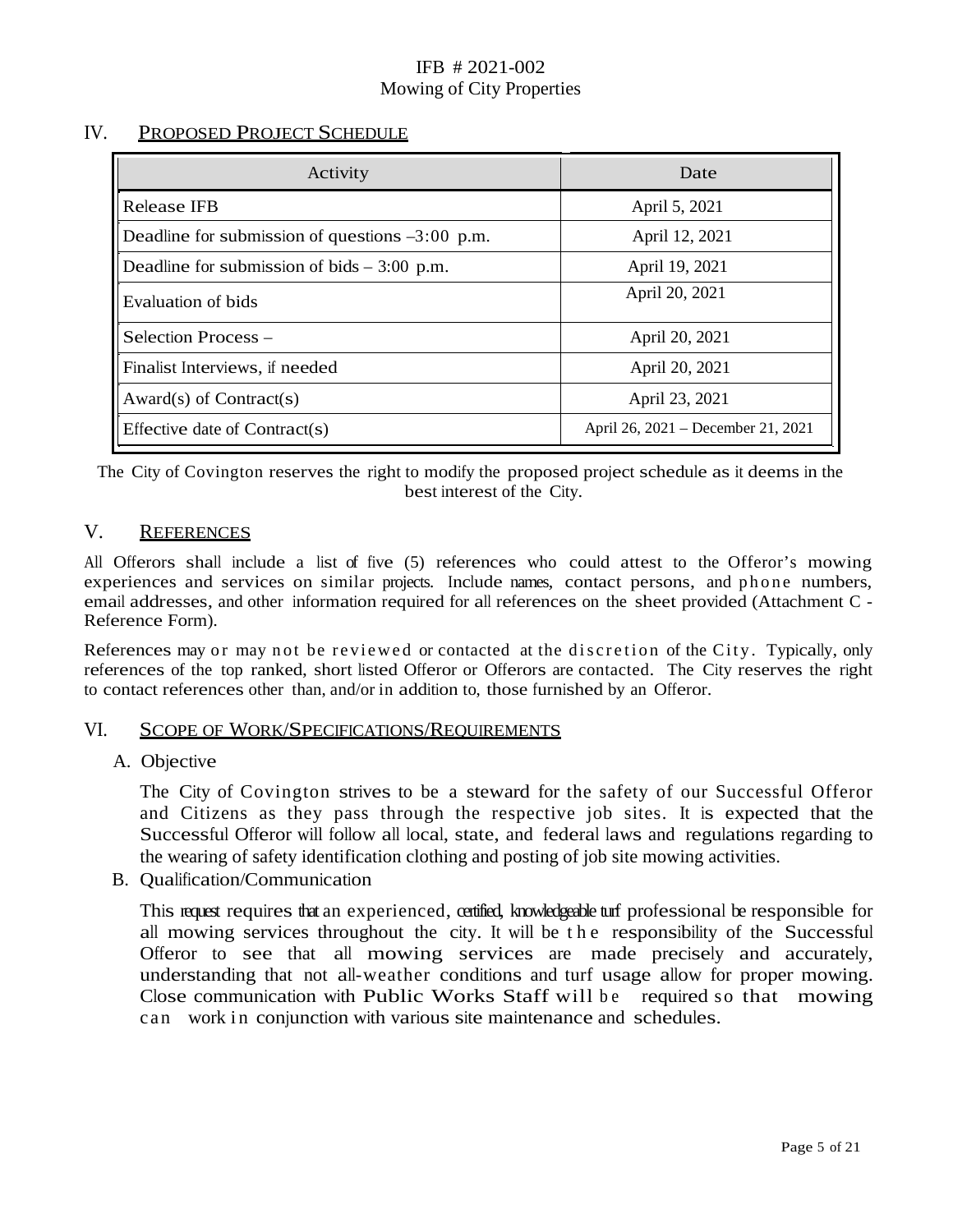C. Response Times

For all Call-In Basis Mowing's, the City and Successful Offeror will have up to two (2) days following each mowing to determine specific problems or issues that need to be addressed. This is to be a collaborative effort, with all parties working toward the same goal of City Beautification. Any determination of negligence or lack of proper response on the part of the Successful Offeror within a reasonable amount of time will result in repairs, or re-mowing at the cost of the Successful Offeror. This determination will be made by the Director of Public Works, with necessary repairs being determined based upon appearance, level of damage, and overall response of the Successful Offeror.

- D. Attached hereto and incorporated herein are the following documents:
	- 1. Locations to be Serviced (Attachment A)
	- 2. Reference Form (Attachment B)
	- 3. Proprietary Information Form (Attachment C)

Each Offeror should carefully read and review all documents.

#### VII. GENERAL INFORMATION

- A. One (1) original, and three (3) copies of your bid document are required. The City will not assume responsibility for reproduction if an insufficient number of copies have been supplied and failure to comply with this or any other requirement of this Invitation for Bid may result in rejection of the bid. Facsimile or emailed submission of bids is not acceptable and any such proposals shall not be considered.
- B. Bids having any erasures or corrections must be initialed by the Offeror in ink. Bids must be signed, in ink, by an authorized officer of the firm.
- C. As it is expected that each Offeror may have different needs for information, it is incumbent on each Offeror to make whatever inquires it deems necessary in order to respond to the IFB. The City assumes no responsibility for oral instructions, suggestions or interpretations.
- D. No bid may be withdrawn after opening except for clerical errors, as set forth in Section 2.2- 4330 of the Virginia Code. Bidder must give the City a notice in writing of the request to withdraw a bid within two (2) business days after conclusion of opening.
- E. The City of Covington is not responsible for any costs incurred with the development and delivery of the bid. It is the sole responsibility of the Offeror.

#### VIII. EVALUATION CRITERIA

Award to the lowest responsive and responsible bidder(s) that includes all requested information and reponse to all factors included in the IFB.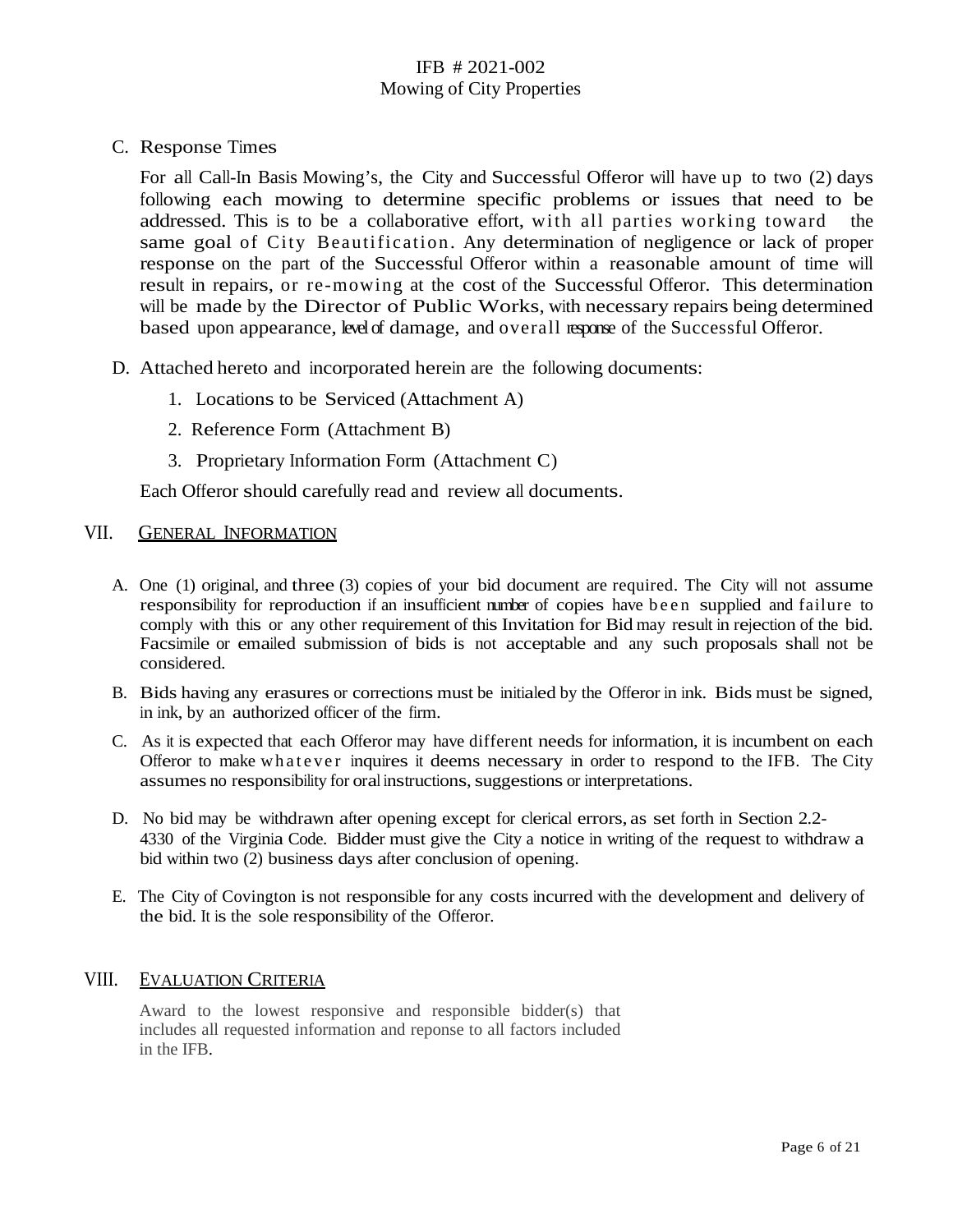#### Mowing of City Properties

#### IX. GENERAL TERMS & CONDITIONS

- A. **Acceptance of Bids/Proposals:** Unless otherwise specified, all bids/proposals submitted shall be valid for a minimum period of 60 calendar days following the date established for receiving bids/proposals. At the end of the 60 calendar days the bid/proposal may be withdrawn at the written request of the bidder/proposer. If the bid/proposal is not withdrawn at that time, it remains in effect until an award is made or the solicitation is cancelled.
- B. **Anti-Discrimination:** By submitting their bids/proposals, bidders/proposers certify to City of Covington that they will conform to the provisions of the Federal Civil Rights Act of 1964, as amended, as well as the Virginia Fair Employment Contracting Act of 1975, as amended, where applicable, the Virginians With Disabilities Act, the Americans With Disabilities Act and § 2.2-4311 of the *Virginia Public Procurement Act (VPPA).* If the award is made to a faith-based organization, the organization shall not discriminate against any recipient of goods, services, or disbursements made pursuant to the contract on the basis of the recipient's religion, religious belief, refusal to participate in a religious practice, or on the basis of race, age, color, gender or national origin and shall be subject to the same rules as other organizations that contract with public bodies to account for the use of the funds provided; however, if the faith-based organization segregates public funds into separate accounts, only the accounts and programs funded with public funds shall be subject to audit by the public body. (*Code of Virginia*, § 2.2-4343.1E). In every contract over \$10,000 the provisions in 1 and 2 below apply:
	- - 1. During the performance of this contract, the contractor agrees as follows:

a. The contractor will not discriminate against any employee or applicant for employment because of race, religion, color, sex, national origin, age, disability, or any other basis prohibited by state law relating to discrimination in employment, except where there is a bona fide occupational qualification reasonably necessary to the normal operation of the contractor. The contractor agrees to post in conspicuous places, available to employees and applicants for employment, notices setting forth the provisions of this nondiscrimination clause.

b. the contractor, in all solicitations or advertisements for employees placed by or on behalf of the contractor, will state that such contractor is an equal opportunity employer.

c. Notices, advertisements and solicitations placed in accordance with federal law, rule, or regulation shall be deemed sufficient for the purpose of meeting these requirements.

- 2. The contractor will include the provisions of 1 above in every subcontract or purchase order over \$10,000, so that the provisions will be binding upon each subcontractor or vendor.
- C. **Antitrust:** By entering into a contract, the contractor conveys, sells, assigns, and transfers to the City of Covington all rights, title and interest in and to all causes of action it may now have or hereafter acquire under the antitrust laws of the United States and the Commonwealth of Virginia, relating to the particular goods or services purchased or acquired by City of Covington under said contract.
- D. **Applicable Laws and Courts:** This solicitation and any resulting contract shall be governed in all respects by the laws of the Commonwealth of Virginia and any litigation with respect thereto shall be brought in the courts of City of Covington, Virginia. The Contractor shall comply with federal, state, local laws, and regulations.
- E. **Assignment of Contract:** A contract shall not be assignable by the contractor in whole or in part without the written consent of City of Covington.
- F. **Availability of Funds:** It is understood and agreed between the parties herein that City of Covington shall be bound hereunder only to the extent of the funds available or which may hereafter become available for the purpose of this agreement.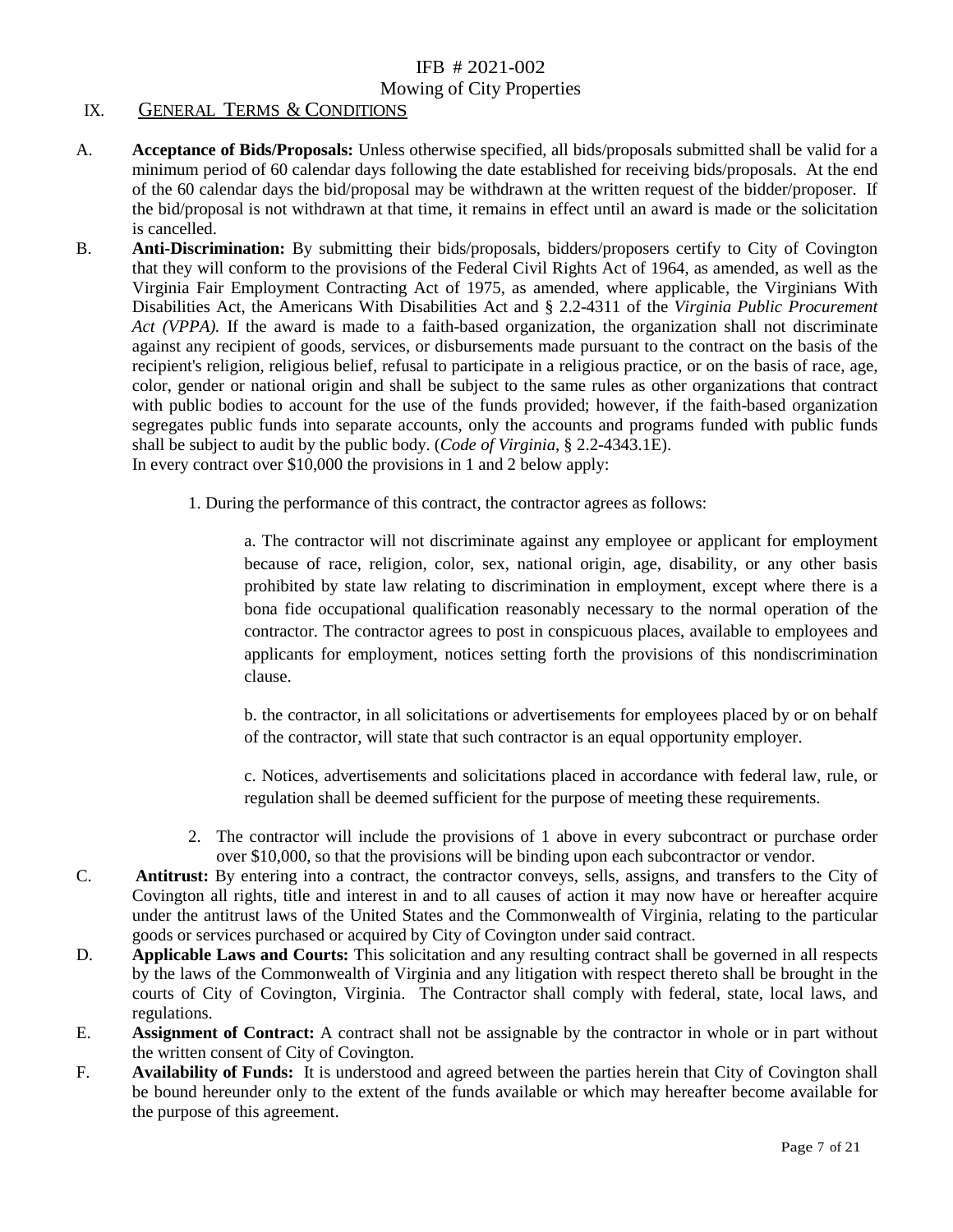#### Mowing of City Properties

- G. **Bid/Proposal Pricing**: The Bid/Proposal price shall be an all-inclusive price to deliver the specified goods and/or services FOB Destination to the address specified address per the specifications. Invoices must be itemized and will be paid at the unit price in the proposal. The City will not accept or pay for additional line items such as freight, shipping and handling, delivery, downtime, equipment, lost time due to inclement weather or any other charges additional to the unit prices quoted in the Bid/Proposal.
- H. **Changes to the Contract:** Changes can be made to the contract in any of the following ways:
	- 1. The parties may agree in writing to modify the scope of the contract. An increase or decrease in the price of the contract resulting from such modification shall be agreed to by the parties as a part of their written agreement to modify the scope of the contract.
	- 2. City of Covington may order changes within the general scope of the contract at any time by written notice to the contractor. Changes within the scope of the contract include, but are not limited to, things such as services to be performed, the method of packing or shipment, and the place of delivery or installation. The contractor shall comply with the notice upon receipt. The contractor shall be compensated for any additional costs incurred as the result of such order and shall give City of Covington a credit for any savings. Said compensation shall be determined by one of the following methods:
		- a. By mutual agreement between the parties in writing; or
		- b. By agreeing upon a unit price or using a unit price set forth in the contract, if the work to be done can be expressed in units, and the contractor accounts for the number of units of work performed, subject to City of Covington's right to audit the contractor's records and/or to determine the correct number of units independently; or
		- c. By ordering the contractor to proceed with the work and keep a record of all costs incurred and savings realized. A markup for overhead and profit may be allowed if provided by the contract. The same markup shall be used for determining a decrease in price as the result of savings realized. The contractor shall present City of Covington with all vouchers and records of expenses incurred and savings realized. City of Covington shall have the right to audit the records of the contractor as it deems necessary to determine costs or savings. Any claim for an adjustment in price under this provision must be asserted by written notice to City of Covington within thirty (30) days from the date of receipt of the written order from City of Covington. If the parties fail to agree on an amount of adjustment, the question of an increase or decrease in the contract price or time for performance shall be resolved in accordance with the procedures for resolving disputes provided by the Disputes Clause of this contract. Neither the existence of a claim nor a dispute resolution process, litigation or any other provision of this contract shall excuse the contractor from promptly complying with the changes ordered by City of Covington or with the performance of the contract generally.
- I. **Claims**: Contractual claims, whether for money or other relief, shall be submitted in writing to the 333 W. Locust Street, Covington, Virginia 24426, no later than sixty (60) days after final payment; however, written notice of the contractor's intention to file such claim shall have been given at the time of the occurrence or beginning of the work upon which the claim is based. Nothing herein shall preclude a contract from requiring submission of an invoice for final payment within a certain time after completion and acceptance of the work or acceptance of the goods. Pending claims shall not delay payment of amounts agreed due in the final payment (Code of Virginia, Section 2.2-4363). A contractor may not institute legal action prior to receipt of the City Manager's decision on the claim, unless that office fails to render such decision within thirty (30) days. Failure of the City to render a decision within thirty (30) days shall not result in the contractor being award the relief claimed or in any other relief or penalty. The sole remedy for the City's failure to render a decision within thirty (30) days shall be the contractor's right to institute immediate legal action. The decision of the City Manager shall be final and conclusive unless the contractor, within six (6) months of the date of the final decision of the claim, institutes legal action as provided in the Code of Virginia, Section 2.2-4364.
- J. **Clarification of Terms:** If any prospective bidder/proposer has questions about the specifications or other solicitation documents, the prospective bidder/proposer should contact the buyer whose name appears on the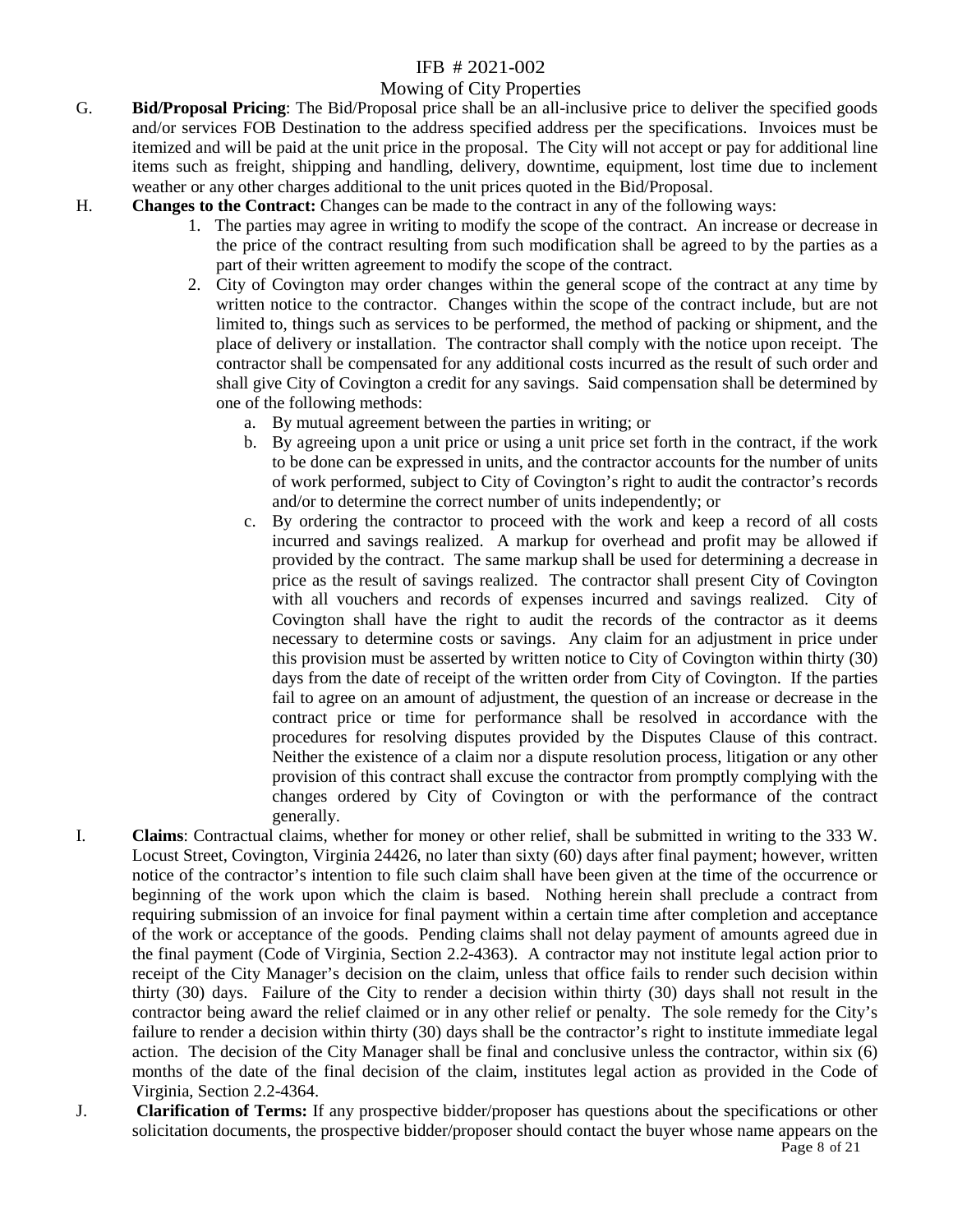#### Mowing of City Properties

face of the solicitation no later than three (3) working days before the due date. The bidder/proposer may be asked to submit such questions in writing. Any revisions to the solicitation will be made only by addendum issued by the buyer.

- K. **Debarment Status:** By submitting their bids/proposals, bidders/proposers certify that they are not currently debarred by the Commonwealth of Virginia from submitting bids/proposals on contracts for the type of goods and/or services covered by this solicitation, nor are they an agent of any person or entity that is currently so debarred.
- L. **Default:** In case of failure to deliver goods or services in accordance with the contract terms and conditions, City of Covington, after due oral or written notice, may procure them from other sources and hold the contractor responsible for any resulting additional purchase and administrative costs. This remedy shall be in addition to any other remedies which City of Covington may have. In addition, City of Covington reserves the right to cancel any orders placed that are not delivered by the date specified in the Invitation for Proposal.
- M. **Drug-Free Workplace:** During the performance of this contract, the contractor agrees to (i) provide a drugfree workplace for the contractor's employees; (ii) post in conspicuous places, available to employees and applicants for employment, a statement notifying employees that the unlawful manufacture, sale, distribution, dispensation, possession, or use of a controlled substance or marijuana is prohibited in the contractor's workplace and specifying the actions that will be taken against employees for violations of such prohibition; (iii) state in all solicitations or advertisements for employees placed by or on behalf of the contractor that the contractor maintains a drug-free workplace; and (iv) include the provisions of the foregoing clauses in every subcontract or purchase order of over \$10,000, so that the provisions will be binding upon each subcontractor or vendor.

For the purposes of this section, "*drug-free workplace"* means a site for the performance of work done in connection with a specific contract awarded to a contractor, the employees of whom are prohibited from engaging in the unlawful manufacture, sale, distribution, dispensation, possession or use of any controlled substance or marijuana during the performance of the contract.

- N. **Ethics in Public Contracting:** By submitting their bids/proposals, bidders/proposers certify that their bids/proposals are made without collusion or fraud and that they have not offered or received any kickbacks or inducements from any other bidder/proposer, supplier, manufacturer or subcontractor in connection with their bid/proposal, and that they have not conferred on any public employee having official responsibility for this procurement transaction any payment, loan, subscription, advance, deposit of money, services, or anything of more than nominal value, present or promised, unless consideration of substantially equal or greater value was exchanged.
- O. **Facsimile and Email Proposals:** Facsimile or email **unsealed** proposals received in City of Covington Purchasing Office prior to the time and date designated for proposal submission will be accepted. It is the bidder's/proposer's responsibility to ensure these bids/proposals are received by City of Covington Purchasing Office. Facsimile or email bids/proposals will not be accepted for **sealed** bids or proposals.
- P. **Immigration Reform and Control Act of 1986:** By submitting their bids/proposals, bidders/ proposers certify that they do not and will not during the performance of this contract employ illegal alien workers or otherwise violate the provisions of the federal Immigration Reform and Control Act of 1986.
- Q. **Indemnification:** Contractor agrees to indemnify, defend, and hold harmless City of Covington its officers, agents, and employees from any claims, damages and actions of any kind or nature, whether at law or in equity, arising from or caused by any kind or nature of services furnished by the contractor or contractor's use of any materials, goods, or equipment of any kind or nature, provided that such liability is not attributable to the sole negligence of City of Covington.
- R. **Late Proposals:** To be considered for selection, bids/proposals must be received by City of Covington 333 W. Locust Street, Covington, Virginia 24426, by the designated date and hour. Bids/Proposals received in the City of Covington Purchasing Office after the date and hour designated are automatically disqualified and will not be considered. City of Covington is not responsible for delays in the delivery of mail by the U.S. Postal Service, private couriers, or other means of delivery. It is the sole responsibility of the bidder/proposer to ensure that its bid/proposal reaches the City of Covington Purchasing Office by the designated time and hour.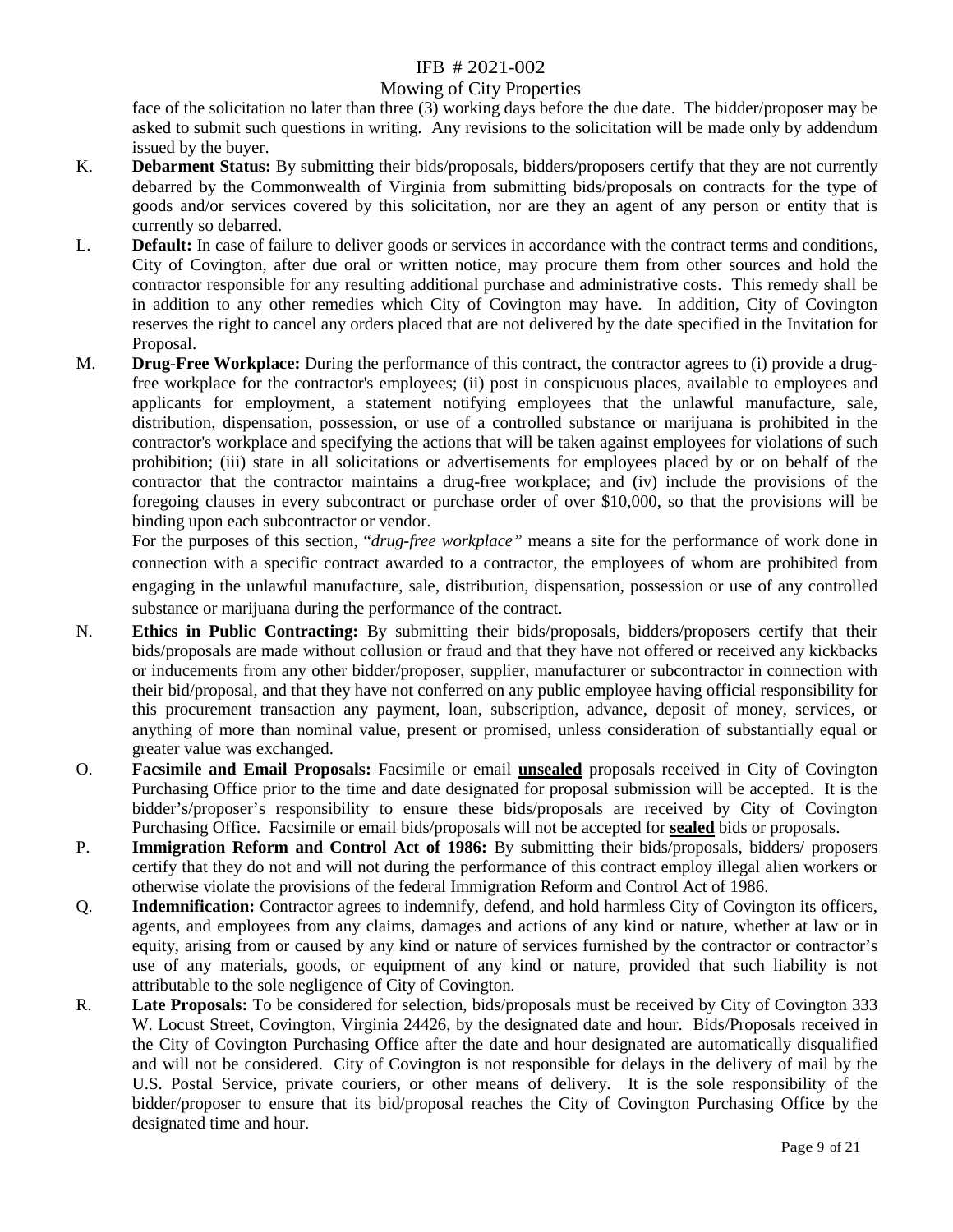#### Mowing of City Properties

- S. **Mandatory use of City Form and Terms and Conditions:** Failure to submit a bid/proposal on the official City of Covington form provided for that purpose shall be a cause for rejection of the bid/proposal. Modification of or additions to any portion of the Invitation for Bid/Request for Proposal may be cause for rejection of the bid/proposal; however, City of Covington reserves the right to decide, on a case by case basis, in its sole discretion, whether to reject such a bid/proposal as nonresponsive. As a precondition to its acceptance, City of Covington may, in its sole discretion, request that the bidder/proposer withdraw or modify nonresponsive portions of a bid/proposal which do not affect quality, quantity, price, or delivery. No modification of or addition to the provisions of the contract shall be effective unless reduced to writing and signed by the parties.
- T. **Negotiation with the Lowest Bidder:** Unless all bids are cancelled or rejected, City of Covington reserves the right granted by § 2.2-4318 of the *Code of Virginia* to negotiate with the lowest responsive, responsible bidder to obtain a contract price within the funds available to the City whenever such low bid exceeds the City's available funds. For the purpose of determining when such negotiations may take place, the term "available funds" shall mean those funds which were budgeted by the agency for this contract prior to the issuance of the written Invitation for Bid. Negotiations with the low bidder may include both modifications of the bid price and the Scope of Work/Specifications to be performed. The City shall initiate such negotiations by written notice to the lowest responsive, responsible bidder that its bid exceeds the available funds and that the City wishes to negotiate a lower contract price. The times, places, and manner of negotiating shall be agreed to by the City and the lowest responsive, responsible bidder.
- U. **Nondiscrimination of Contractors:** A bidder, proposer, offeror, or contractor shall not be discriminated against in the solicitation or award of this contract because of race, religion, color, sex, national origin, age, disability, faith-based organizational status, any other basis prohibited by state law relating to discrimination in employment. If the award of this contract is made to a faith-based organization and an individual, who applies for or receives goods, services, or disbursements provided pursuant to this contract objects to the religious character of the faith-based organization from which the individual receives or would receive the goods, services, or disbursements, the public body shall offer the individual, within a reasonable period of time after the date of his objection, access to equivalent goods, services, or disbursements from an alternative provider.

#### V. **Payment**:

#### 1. **To Prime Contractor:**

- a. Invoices for items ordered, delivered, and accepted shall be submitted by the contractor directly to the payment address shown on the purchase order/contract. All invoices shall show City of Covington or state contract number and/or purchase order number; social security number (for individual contractors) or the federal employer identification number (for proprietorships, partnerships, and corporations).
- b. Any payment terms requiring payment in less than 45 days will be regarded as requiring payment 45 days after invoice or delivery, whichever occurs last. This shall not affect offers of discounts for payment in less than 45 days, however.
- c. All goods or services provided under this contract or purchase order, that are to be paid for with public funds, shall be billed by the contractor at the contract price, regardless of which public agency is being billed.
- d. The following shall be deemed to be the date of payment: the date of postmark in all cases where payment is made by mail, or the date of offset when offset proceedings have been instituted as authorized under the Virginia Debt Collection Act.
- Page 10 of 21 e. **Unreasonable Charges**. Under certain emergency procurements and for most time and material purchases, final job costs cannot be accurately determined at the time orders are placed. In such cases, contractors should be put on notice that final payment in full is contingent on a determination of reasonableness with respect to all invoiced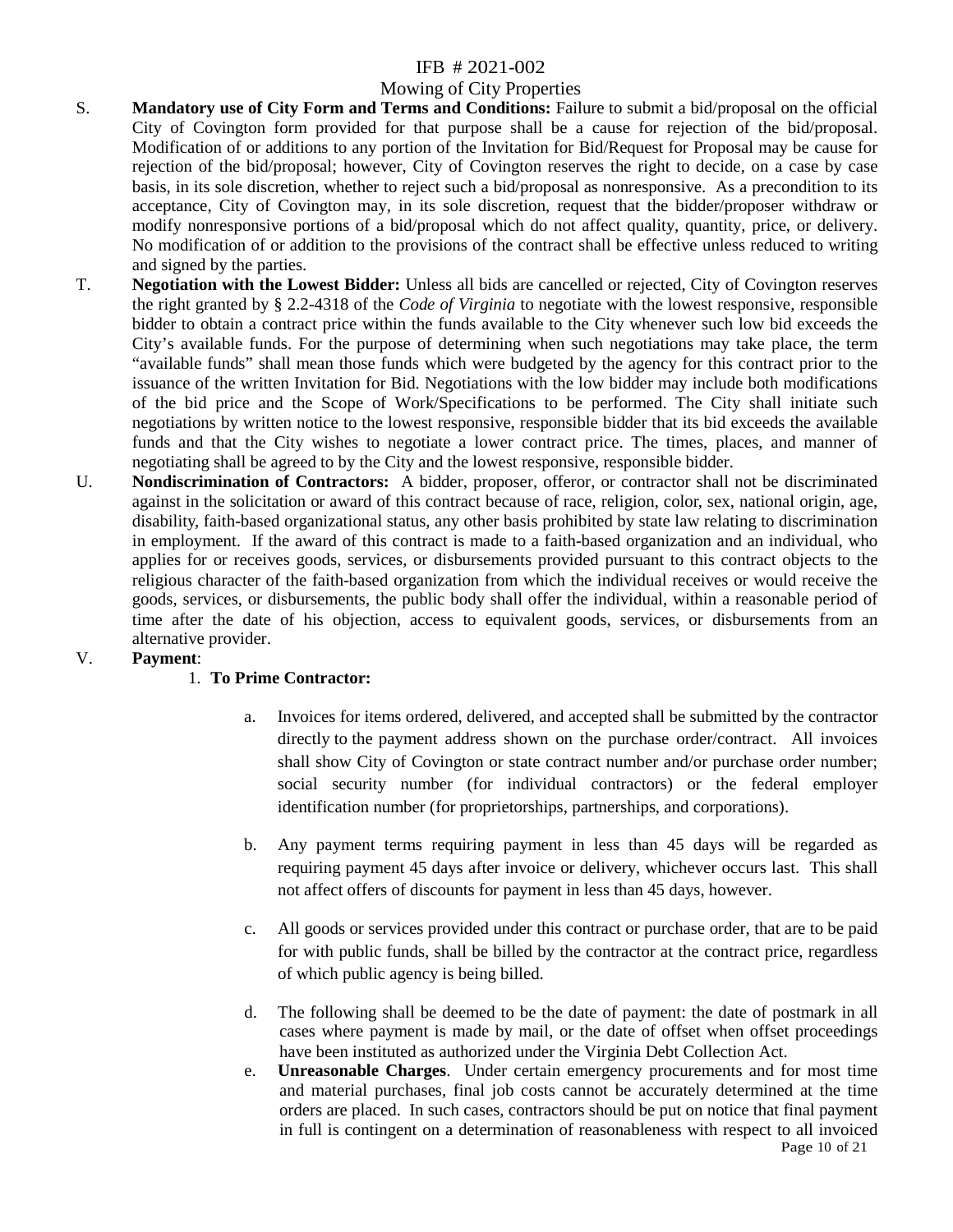#### Mowing of City Properties

charges. Charges which appear to be unreasonable will be researched and challenged, and that portion of the invoice held in abeyance until a settlement can be reached. Upon determining that invoiced charges are not reasonable, the City of Covington shall promptly notify the contractor, in writing, as to those charges which it considers unreasonable and the basis for the determination. A contractor may not institute legal action unless a settlement cannot be reached within thirty (30) days of notification. The provisions of this section do not relieve an agency of its prompt payment obligations with respect to those charges which are not in dispute (*Code of Virginia,* § 2.2-4363).

#### 2. **To Subcontractors:**

- a. A contractor awarded a contract under this solicitation is hereby obligated:
	- (1) To pay the subcontractor(s) within seven (7) days of the contractor's receipt of payment from City of Covington for the proportionate share of the payment received for work performed by the subcontractor(s) under the contract; or
	- (2) To notify City of Covington and the subcontractor(s), in writing, of the contractor's intention to withhold payment and the reason.
- b. The contractor is obligated to pay the subcontractor(s) interest at the rate of one percent per month (unless otherwise provided under the terms of the contract) on all amounts owed by the contractor that remain unpaid seven (7) days following receipt of payment from City of Covington, except for amounts withheld as stated in (2) above. The date of mailing of any payment by U. S. Mail is deemed to be payment to the addressee. These provisions apply to each sub-tier contractor performing under the primary contract. A contractor's obligation to pay an interest charge to a subcontractor may not be construed to be an obligation of City of Covington.
- W. **Precedence of Terms**: The following General Terms and Conditions ANTI-DISCRIMINATION, ANTITRUST, APPLICABLE LAWS AND COURTS, CLARIFICATION OF TERMS, DEBARMENT STATUS, ETHICS IN PUBLIC CONTRACTING, IMMIGRATION REFORM AND CONTROL ACT OF 1986, MANDATORY USE OF CITY FORM AND TERMS AND CONDITIONS, PAYMENT shall apply in all instances. In the event there is a conflict between any of the other General Terms and Conditions and any Special Terms and Conditions in this solicitation, the Special Terms and Conditions shall apply.
- X. **Public Notice of Award:** Upon the award or the announcement of the decision to award a contract as a result of this solicitation, City of Covington will publicly post such notice on the City of Covington website [\(www.covington.va.us\)](http://www.covington.va.us/) if the amount of the transaction is \$30,000 or more. Award information may also be obtained by contacting the buyer whose name appears on this solicitation.
- Y. **Qualification of Bidders/Proposers:** City of Covington may make such reasonable investigations as deemed proper and necessary to determine the ability of the bidder/proposer to perform the services/furnish the goods and the bidder/proposer shall furnish to City of Covington all such information and data for this purpose as may be requested. City of Covington reserves the right to inspect bidder's/proposer's physical facilities prior to award to satisfy questions regarding the bidder/proposer's capabilities. City of Covington further reserves the right to reject any (bid/proposal) if the evidence submitted by, or investigations of, such bidder/proposer fails to satisfy City of Covington that such bidder/proposer is properly qualified to carry out the obligations of the contract and to provide the services and/or furnish the goods contemplated therein.
- Z. **Supremacy Clause:** Notwithstanding any provision in the bidder's/proposer's response to the contrary, the bidder/proposer agrees that the terms and conditions contained in City of Covington's IFB/RFP prevail over contrary terms and conditions contained in the bidder's/proposer's response.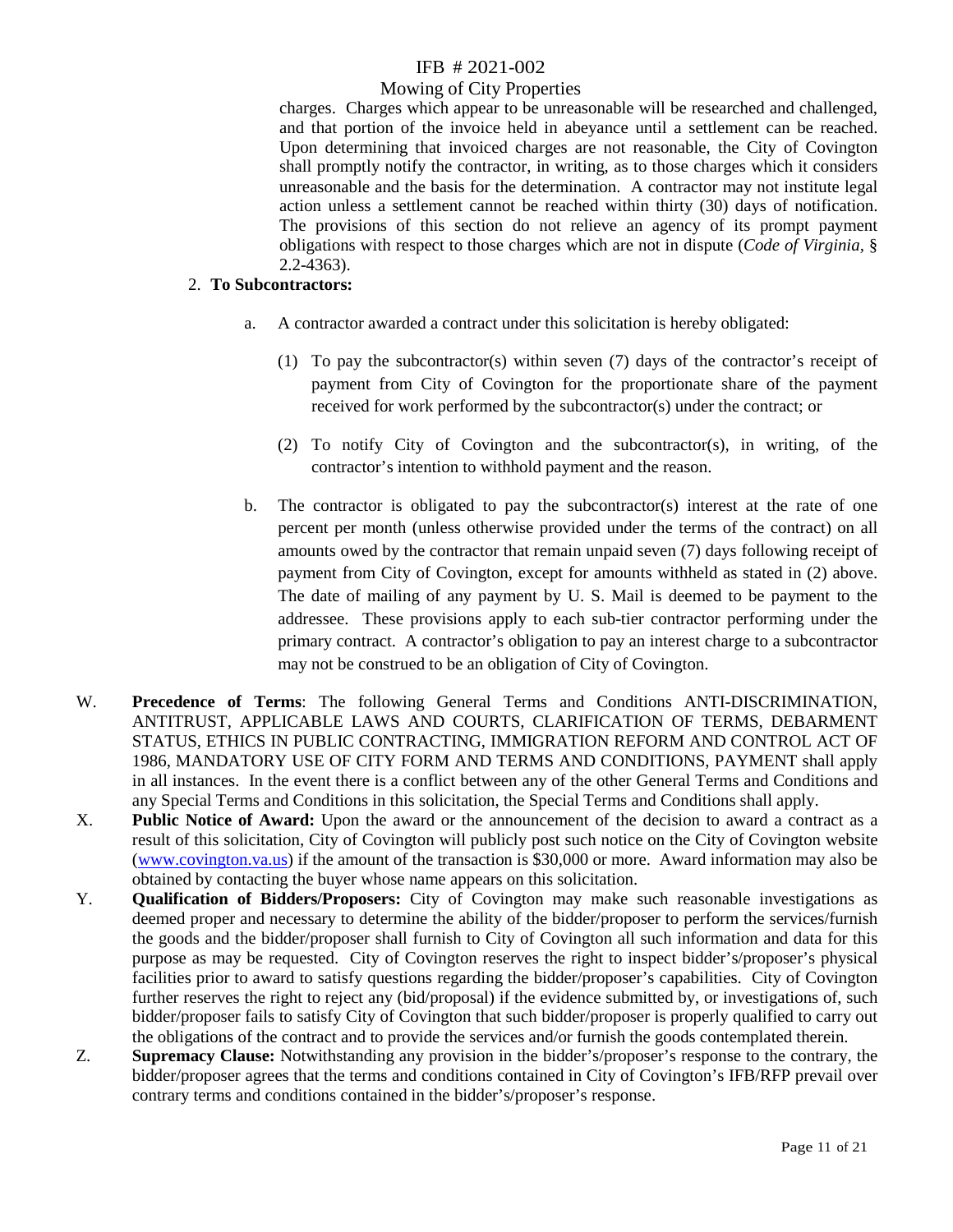#### Mowing of City Properties

- AA. **Taxes:** Sales to City of Covington are normally exempt from State sales tax. State sales and use tax certificates of exemption will be issued upon request. Deliveries against this contract shall usually be free of Federal excise and transportation taxes.
- BB. **Transportation and Packaging:** By submitting their bids/proposals, all bidders/proposers certify and warrant that the price offered for FOB destination includes only the actual freight rate costs at the lowest and best rate and is based upon the actual weight of the goods to be shipped. Except as otherwise specified herein, standard commercial packaging, packing and shipping containers shall be used. All shipping containers shall be legibly marked or labeled on the outside with purchase order number, commodity description, and quantity.
- CC. **Testing and Inspection:** City of Covington reserves the right to conduct any test/inspection it may deem advisable to assure goods and services conform to the specifications.
- DD. **Use of Brand Names**: Unless otherwise provided in this solicitation, the name of a certain brand, make or manufacturer does not restrict proposers to the specific brand, make or manufacturer named, but conveys the general style, type, character, and quality of the article desired. Any article which the public body, in its sole discretion, determines to be the equivalent of that specified, considering quality, workmanship, economy of operation, and suitability for the purpose intended, shall be accepted. The bidder/proposer is responsible to clearly and specifically identify the product being offered and to provide sufficient descriptive literature, catalog cuts and technical detail to enable the City to determine if the product offered meets the requirements of the solicitation. This is required even if offering the exact brand, make or manufacturer specified. Normally in competitive sealed bids only the information furnished with the bids will be considered in the evaluation. Failure to furnish adequate data for evaluation purposes may result in declaring a bid/proposal nonresponsive. Unless the bidder/proposer clearly indicates in its bid/proposal that the product offered is an equivalent product, such bid/proposal will be considered to offer the brand name product referenced in the solicitation.

#### EE. **Termination**:

- 1. The City may terminate this contract with or without cause by giving contractor a thirty (30) day notice in writing. Upon delivery of said notice and upon expiration of the thirty (30) day period, contractor shall discontinue all services in connection with the performance of this contract and shall proceed to cancel promptly all related third party contracts. Termination of the Contract by the City pursuant to this paragraph shall terminate all of the City's obligations hereunder and no charges, penalties or other costs shall be due contractor except for compensation of work timely and satisfactorily completed.
- 2. In addition to the City's right of termination, either party may terminate this contract in the event the other party violates or fails to perform any covenant, provision, obligation, term, or condition contained in this contract, provided that unless otherwise provided in this contract, such failure or violation shall not be cause for termination if the defaulting party cures such default (if the default is susceptible to cure) within thirty (30) days of receipt of a written notice of default. The notice of default shall state the party's intent to terminate the contract if the default is not cured within a specified time period.
- 3. **Appropriation Approval**. Contractor acknowledges that the City's performance and obligation to pay under this contract is contingent upon annual appropriation by City Council. Contractor agrees that in the event that such appropriation is not forthcoming, the City may terminate this contract and no charges, penalties, or other costs shall be assessed.

#### **SPECIAL TERMS AND CONDITONS**

1. **Award:** City of Covington will make the award on a Unit Price basis to the lowest responsive and responsible bidder. The purchasing office reserves the right to conduct any test it may deem advisable and to make all evaluations. The City also reserves the right to reject any or all bids, in whole or in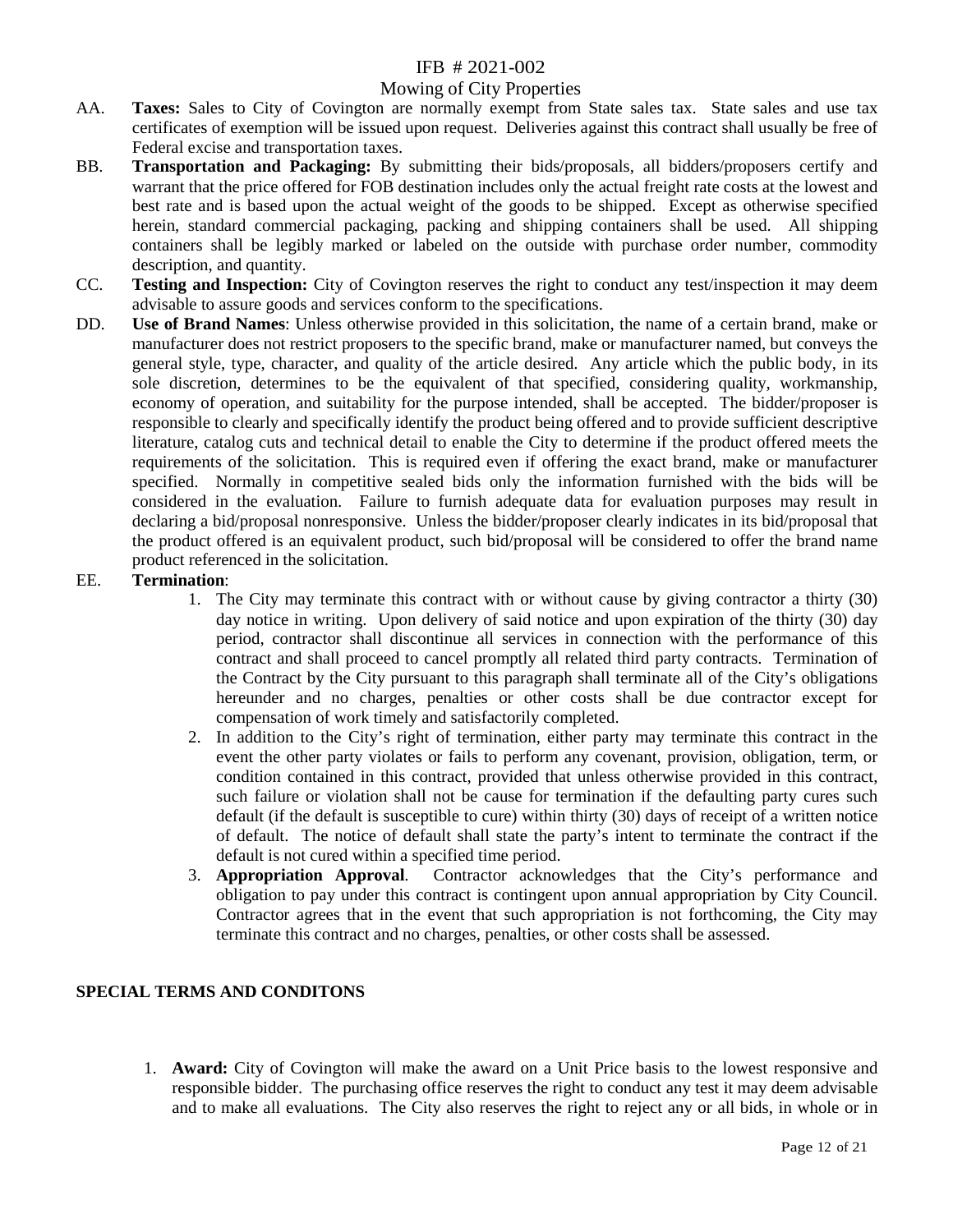#### Mowing of City Properties

part, to waive informalities and to delete items prior to making the award, whenever it is deemed in the sole opinion of the procuring public body to be in its best interest.

- 2. **Extra Charges Not Allowed**: The bid price shall be for complete delivery of equipment, ready for use by City of Covington, and shall include all applicable freight and installation charges; extra charges will not be allowed.
- 3. **Insurance:** Contractor certifies that it and its subcontractors, if any, will have the insurance coverage set forth below at the time the contract is awarded and that such insurance will be maintained during the entire term of the contract and that all insurance coverage will be provided by insurance companies authorized to sell insurance in Virginia by the Virginia State Corporation Commission. The "City of Covington, its officers, agents, and employees," shall be named as additional insured on a primary basis and so endorsed on the policy. Such additional insured status shall be primary without participation by the City's insurers.

Each required insurance policy shall provide at least 30 days' written notice of cancellation to City of Covington.

If the liability insurance is issued on a "claims made" basis, the contractor must either:

- a. Agree to provide certificates of insurance evidencing the General Liability coverage for a period of two (2) years after final payment for the Contract. This certificate shall evidence a "retroactive date" no later than the beginning of the contractor's work under this Contract, or
- b. Purchase the extended reporting period endorsement for the policies in force during the term of this Contract and evidence the purchase of this extended reporting period endorsement by means of a certificate of insurance and a copy of the endorsement.

#### **MINIMUM INSURANCE REQUIRED:**

- a. Workers' Compensation: Statutory requirements and benefits. Coverage is compulsory for employers of three or more employees, to include the employer.
- b. Employer's Liability:

|             | i. Each Accident:                                     | \$100,000   |
|-------------|-------------------------------------------------------|-------------|
|             | ii. Disease, Each Employee:                           | \$100,000   |
|             | iii. Disease, Policy Limit:                           | \$500,000   |
| $c_{\cdot}$ | Commercial General Liability:                         |             |
|             | i. General Aggregate                                  | \$2,000,000 |
|             | ii. Each Occurrence                                   | \$1,000,000 |
|             | iii Commercial General Liability shall include bodily |             |

- iii. Commercial General Liability shall include bodily injury and property damage, personal injury, advertising injury, products and completed operations coverage. General Aggregate limit shall apply separately to the project. Contractor's insurance coverage shall be primary and non-contributory.
- d. Automobile Liability: Combined Single Limit of \$1,000,000
- e. Professional Liability:

| <i>i.</i> General Aggregate | \$2,000,000 |
|-----------------------------|-------------|
| ii. Each Occurrence         | \$1,000,000 |

- f. Umbrella Liability: \$2,000,000 per occurrence.
- 4. **Maintenance Manuals**: The Contractor shall provide with each piece of equipment an operations and maintenance manual with wiring diagrams, parts list, and a copy of all warranties when applicable.
- 5. **Warranty (Commercial):** The Contractor agrees that the supplies or services furnished under any award resulting from this solicitation shall be covered by the most favorable commercial warranties the contractor gives any customer for such supplies or services and that the rights and remedies provided therein are in addition to and do not limit those available to City of Covington by any other clause of this solicitation. A copy of this warranty must be furnished with the bid.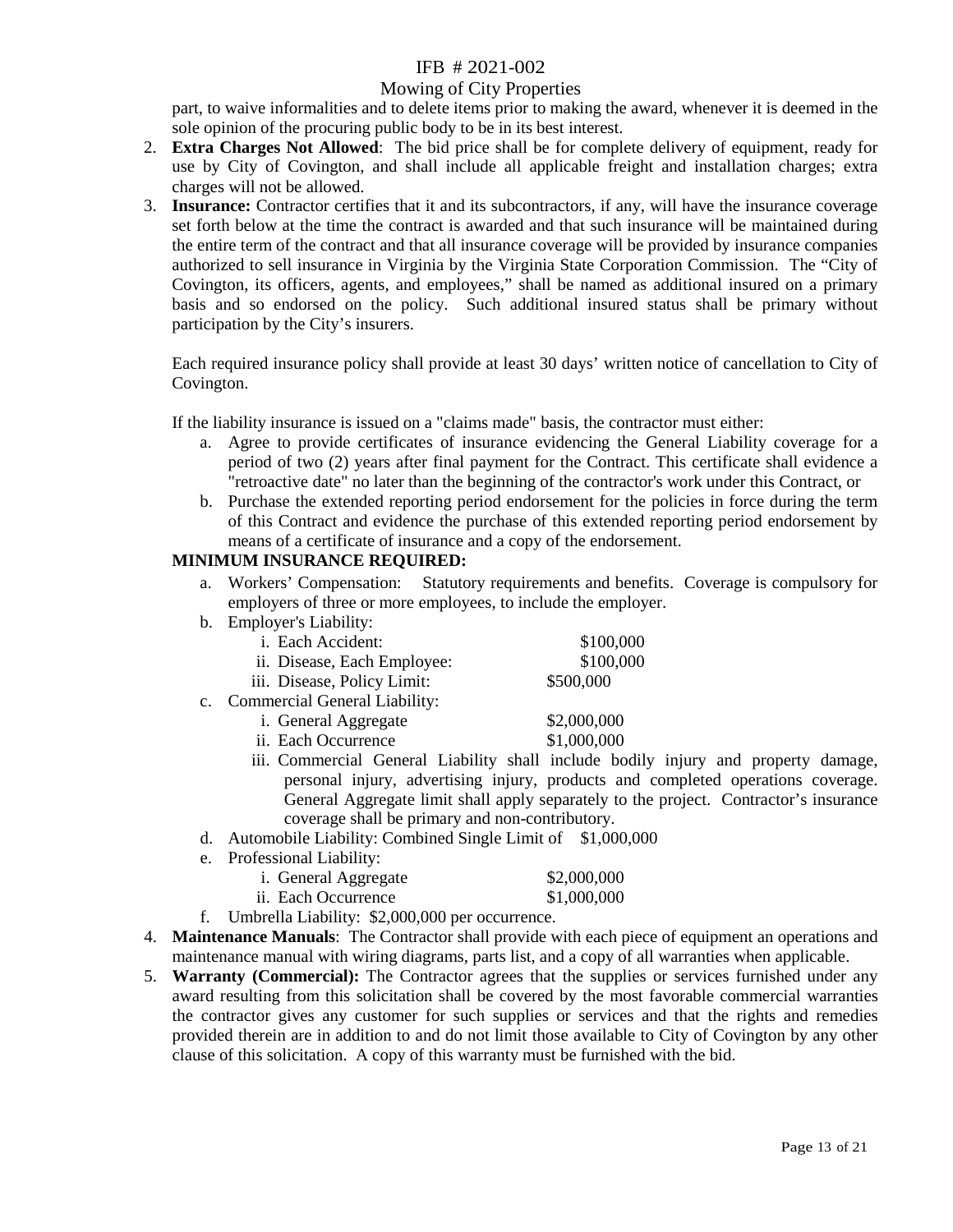### ATTACHMENT A

Spring Mowing: March – June: Mow height 2.5" Mow schedule shall be on 5 -7 day intervals Summer Mowing: July – August: Mow height 3.0" Mow schedule shall be on 7 – 10 day intervals Fall Mowing: September – November: Mow height 2.5" Mow schedule shall be on  $5 - 7$  day intervals

Weather conditions will affect mow schedules. An extremely wet season may require additional cuts, while an extended drought season may limit the number of cuts. Late fall mowing will continue as long as turf plants are actively growing. Change in mow schedules will be coordinated with the Public Works Department. Priorities will require trimming and all debris removed from sidewalks and highway areas. Do not blow grass clippings into landscape plantings. It will be required to keep mower blades sharp and maintain proper mow heights. Where applicable alternate mow patterns will be expected with each mowing. A site visit can be scheduled by contacting Robert Howard at (540) 965-6321. Provide a cost for each property listed. This bid may be considered as a whole, partial, or eliminated for consideration. The successful bidder may also be given other miscellaneous mowing projects as needed by the City. The selected contractor will be required to provide proof of insurance

and a business license.

For safety purposes, the successful bidder must use "MOWING AHEAD" signs from each direction of travel and wear safety vests when mowing or weed eating.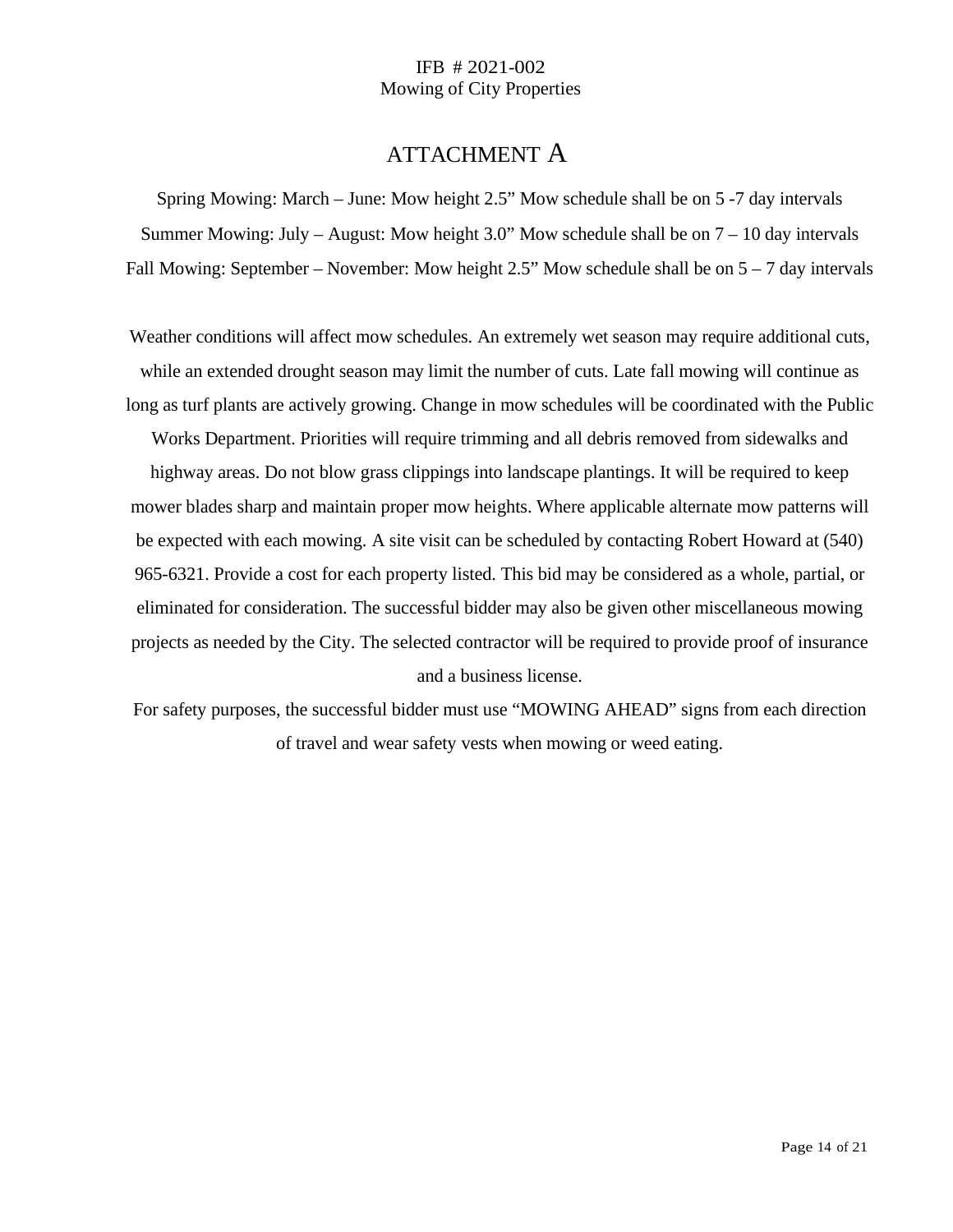### IFB # 2021-002 Mowing of City Properties LIST OF LOCATIONS

# Please find below areas to be mowed. Please provide a cost per site.

## **Profile Mowing Levels – High Priority Mowing**

5-7 day intervals, weather dependent

| LOCATION / ADDRESS / AREA TO BE DONE                                                                                                                       |
|------------------------------------------------------------------------------------------------------------------------------------------------------------|
| ROUTE 154 (Durant Road)<br>Route 154 Right of Way Areas<br>➤<br>Median Strip<br>⋗                                                                          |
| <b>FUDGE STREET</b><br>Median Strip<br>⋗                                                                                                                   |
| ROUTE 220 (N. Alleghany Ave./Dry Run)<br>Median Strip<br>➤                                                                                                 |
| WEST BOUND I64 ENTRANCE RAMP<br>Area to the right of entrance ramp<br>⋗<br>Ditch Line<br>⋗                                                                 |
| S. EDGEWOOD AVE.<br>The bank across from S. Edgewood Ave. to S. Edgewood Ave.<br>⋗                                                                         |
| <b>EAST HAZEL STREET</b><br>The bank<br>➤                                                                                                                  |
| HEALTH DEPARTMENT (321 E Beech St)<br>$\triangleright$ Mow Weekly<br>$\triangleright$ Re-Mulch<br><b>Spring Cleaning</b><br>➤<br><b>Fall Cleaning</b><br>➤ |
| <b>S. ALLEGHANY AVE</b><br>Curb to edge of bank where the trees are located - across the street<br>⋗<br>from Covington Tire to 1015 S. Alleghany Ave.      |
| N. ALLEGHANY AVE.<br>$\triangleright$ McAllister Church to N. Magazine Ave.                                                                                |
| <b>ROYAL AVE</b><br>Well Lot<br>⋗                                                                                                                          |
| <b>WILDWOOD DRIVE</b><br>Cul de sack Circle<br>⋗                                                                                                           |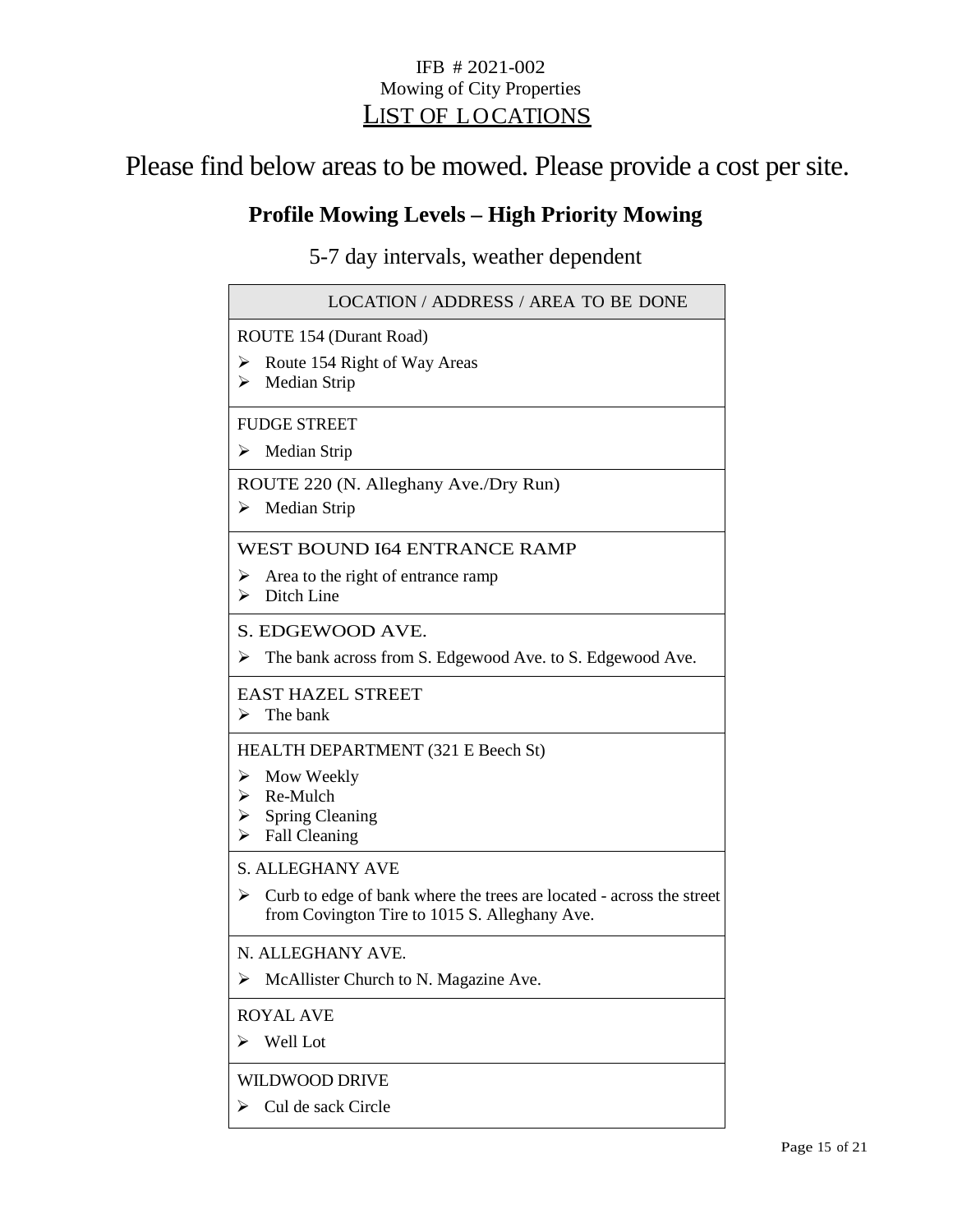### JETER-WATSON/EDGEMONT PRIMARY SCHOOLS

 $\triangleright$  From the school to the bridge on both sides of the road

REMAINDER OF PAGE INTENTIONALLY LEFT BLANK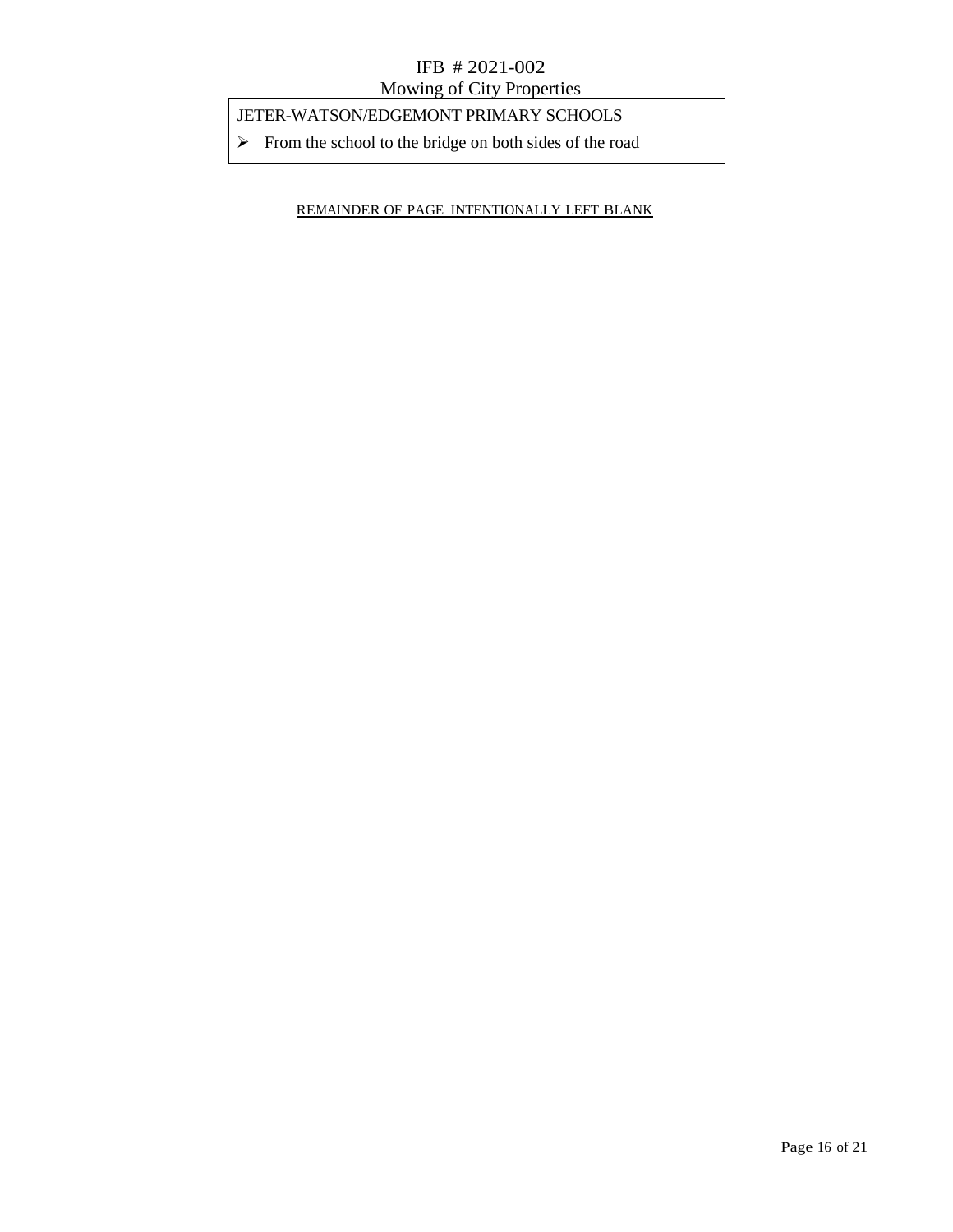# **Profile Mowing Levels – Medium Priority Mowing**

7-10 day intervals, weather dependent

| <b>LOCATION / ADDRESS / AREA TO BE DONE</b>                                                                                           |  |
|---------------------------------------------------------------------------------------------------------------------------------------|--|
| <b>HIGH ACRES</b>                                                                                                                     |  |
| Water Tank & Guardrail<br>⋗                                                                                                           |  |
| POCAHONTAS RESERVOIR                                                                                                                  |  |
| Field below old tank<br>⋗<br>$\triangleright$ Bank above the Reservoir on Greenbrier<br>Area around reservoir water holding tank<br>➤ |  |
| <b>ROUTE 18</b>                                                                                                                       |  |
| <b>Shoulder Past Whiteys</b><br>➤<br>The bank at Gilliam Street<br>↘                                                                  |  |
| S. ALLEGHANY AVE.                                                                                                                     |  |
| The bank along S. Alleghany Ave. at E. Fudge Street to N.<br>⋗<br>Alleghany Ave, at N. Magazine                                       |  |
| <b>HAWTHORNE STREET HILL</b>                                                                                                          |  |
| Hill from Maple Ave. to Court Street<br>⋗                                                                                             |  |
| OLD TRUE VALUE LOT (S. LEXINGTON AVE)<br>The vacant lot<br>⋗                                                                          |  |
| <b>LASALLE AVE</b>                                                                                                                    |  |
| $\triangleright$ End of Lasalle Ave to S. Clark Ave.<br>Ditch at rail road tracks<br>≻                                                |  |
| <b>HILLCREST DRIVE</b>                                                                                                                |  |
| The bank on left entering Hillcrest                                                                                                   |  |

REMAINDER OF PAGE INTENTIONALLY LEFT BLANK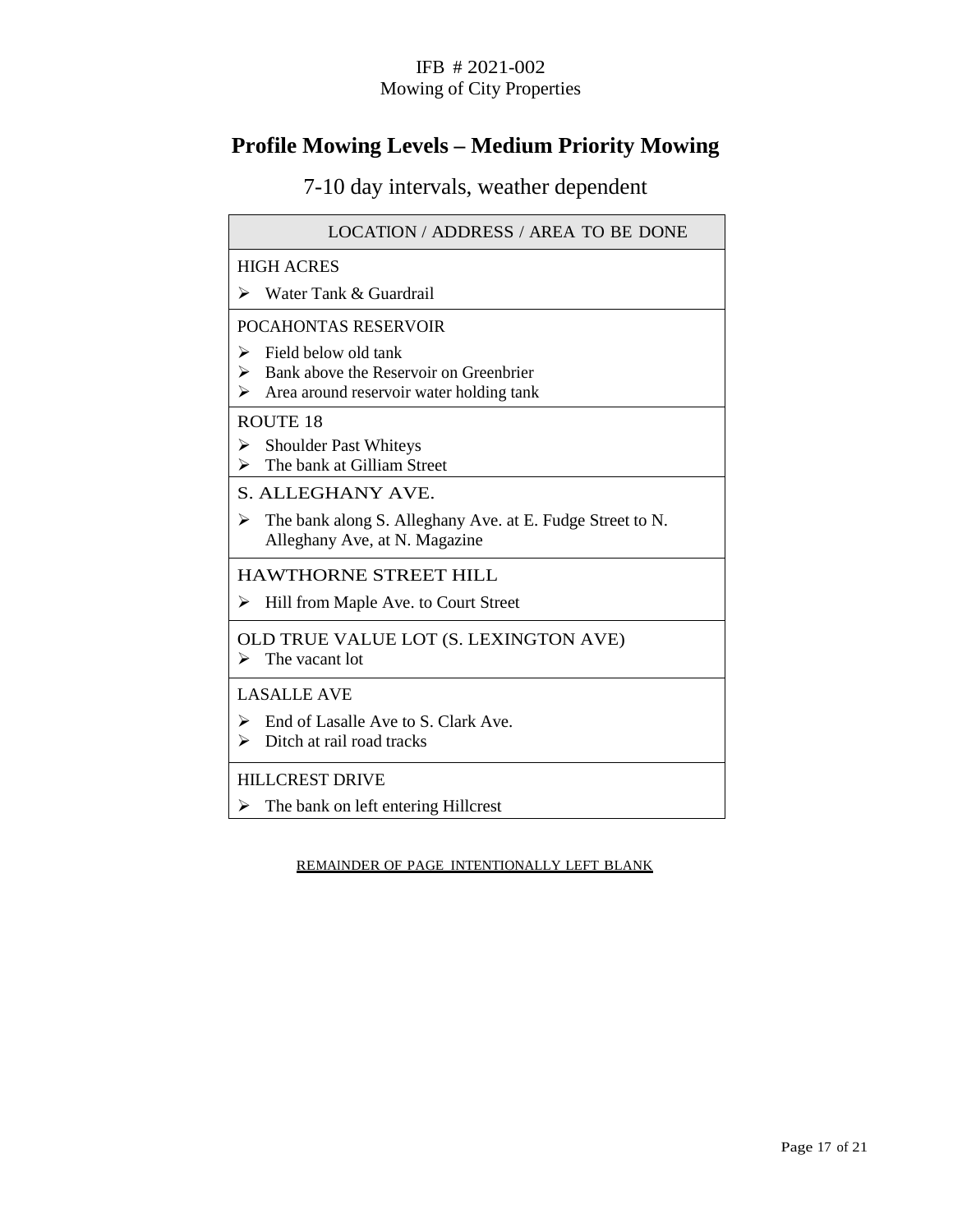### IFB # 2021-002 Mowing of City Properties **Profile Mowing Levels – Low Priority Mowing**

As needed, weather dependent

LOCATION / ADDRESS / AREA TO BE DONE

SHRUBS

 $\triangleright$  Approximately 46 Shrubs located on Rt. 18 – Carpenter Drive

REMAINDER OF PAGE INTENTIONALLY LEFT BLANK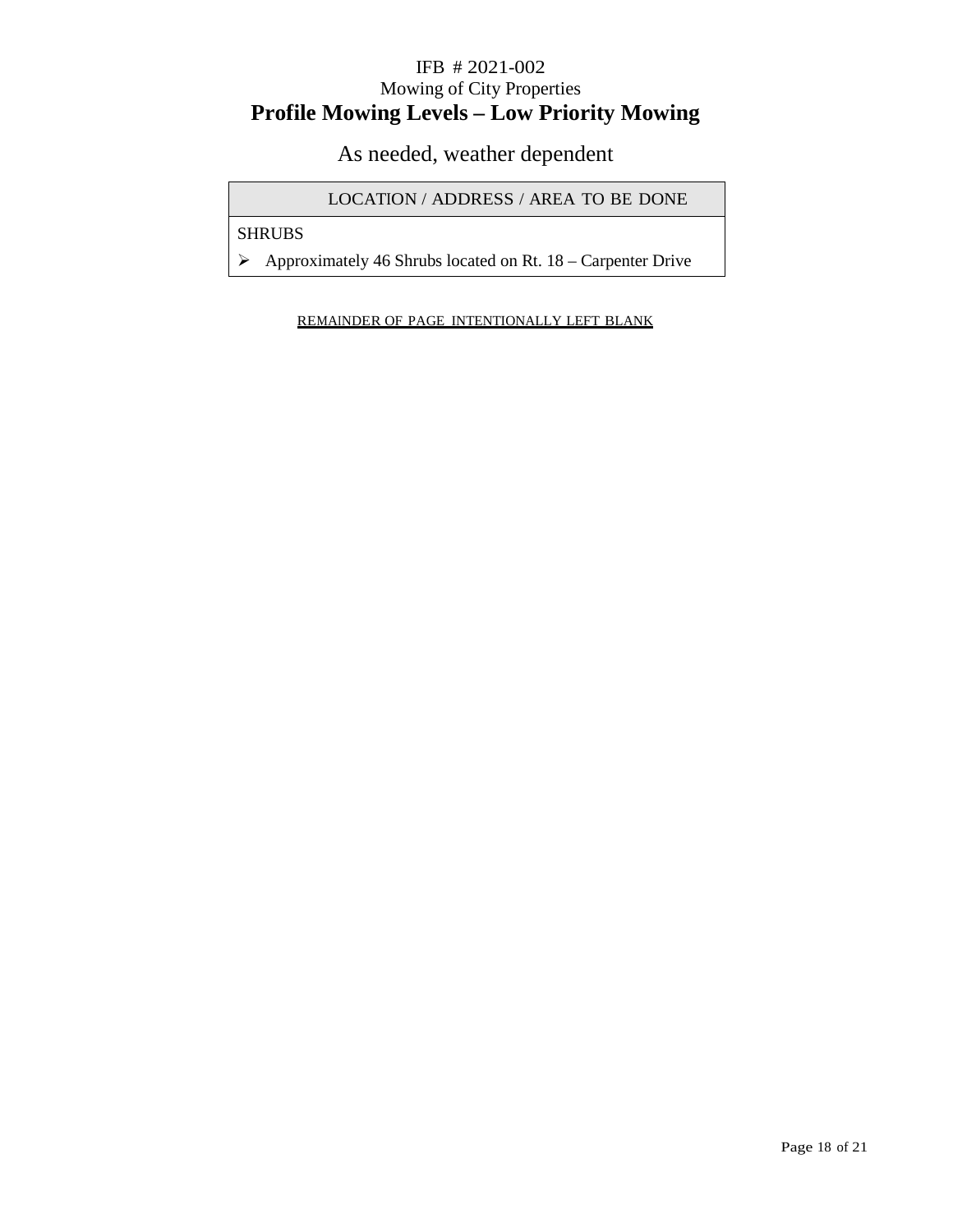# ATTACHMENT B

# REFERENCE FORM

| Name of Entity:                    |                                  |
|------------------------------------|----------------------------------|
| Contact:                           | Title:                           |
| Address:                           |                                  |
| Telephone:                         | Length of Business Relationship: |
| Email:                             |                                  |
| Description of Services Performed: |                                  |
|                                    |                                  |
| Name of Entity:                    |                                  |
| Contact:                           | Title:                           |
| Address:                           |                                  |
| Telephone:                         | Length of Business Relationship: |
| Email:                             |                                  |
| Description of Services Performed: |                                  |
|                                    |                                  |
| Name of Entity:                    |                                  |
| Contact:                           | Title:                           |
| Address:                           |                                  |
| Telephone:                         | Length of Business Relationship: |
| Email:                             |                                  |
| Description of Services Performed: |                                  |
|                                    |                                  |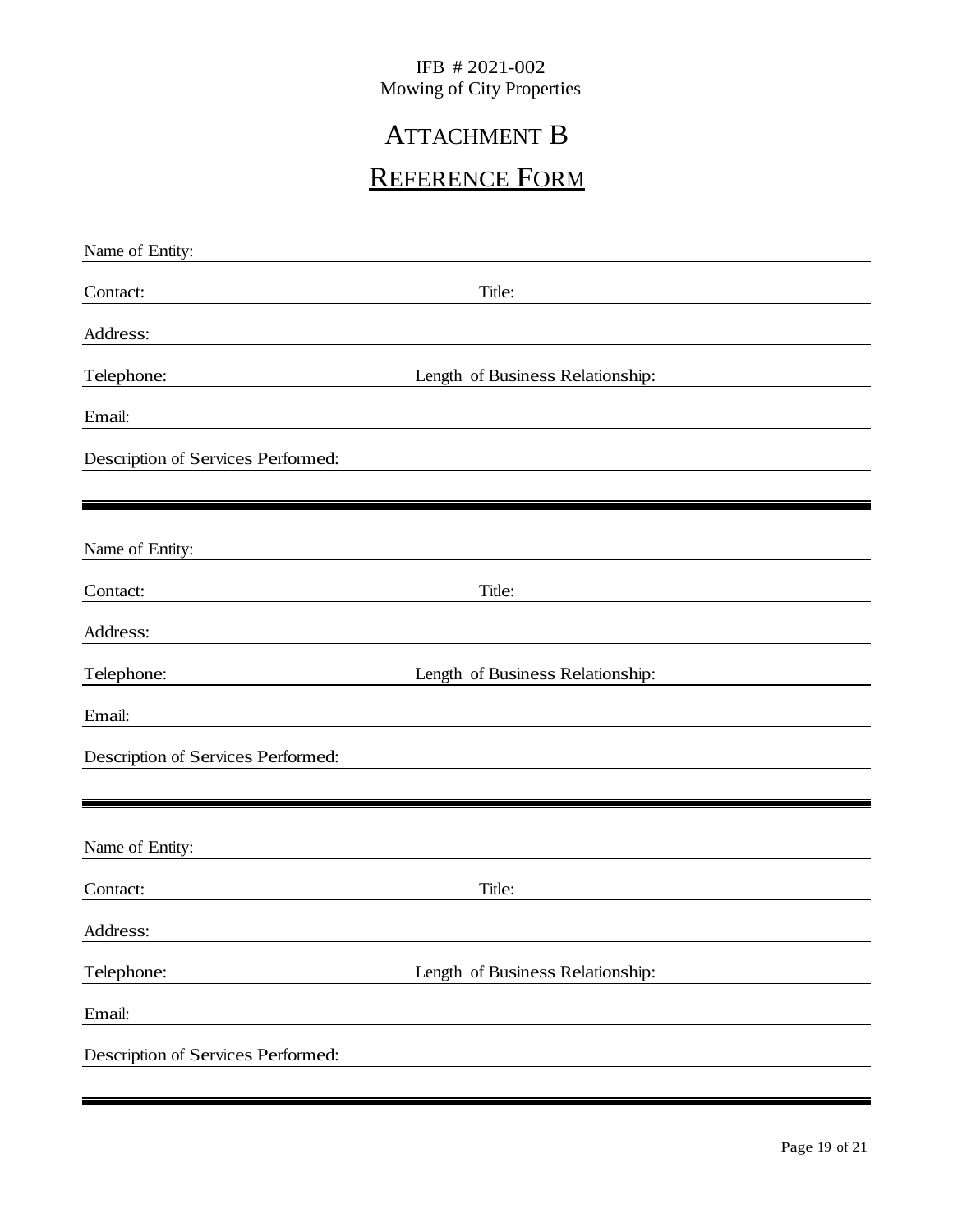| Name of Entity:                    |                                  |  |
|------------------------------------|----------------------------------|--|
| Contact:                           | Title:                           |  |
| Address:                           |                                  |  |
| Telephone:                         | Length of Business Relationship: |  |
| Email:                             |                                  |  |
| Description of Services Performed: |                                  |  |
|                                    |                                  |  |
| Name of Entity:                    |                                  |  |
| Contact:                           | Title:                           |  |
| Address:                           |                                  |  |
| Telephone:                         | Length of Business Relationship: |  |
| Email:                             |                                  |  |
| Description of Services Performed: |                                  |  |
|                                    |                                  |  |
| Name of Entity:                    |                                  |  |
| Contact:                           | Title:                           |  |
| Address:                           |                                  |  |
| Telephone:                         | Length of Business Relationship: |  |
| Email:                             |                                  |  |
| Description of Services Performed: |                                  |  |
|                                    |                                  |  |

If additional space is needed, please list on a separate sheet and include in the sealed Proposal.